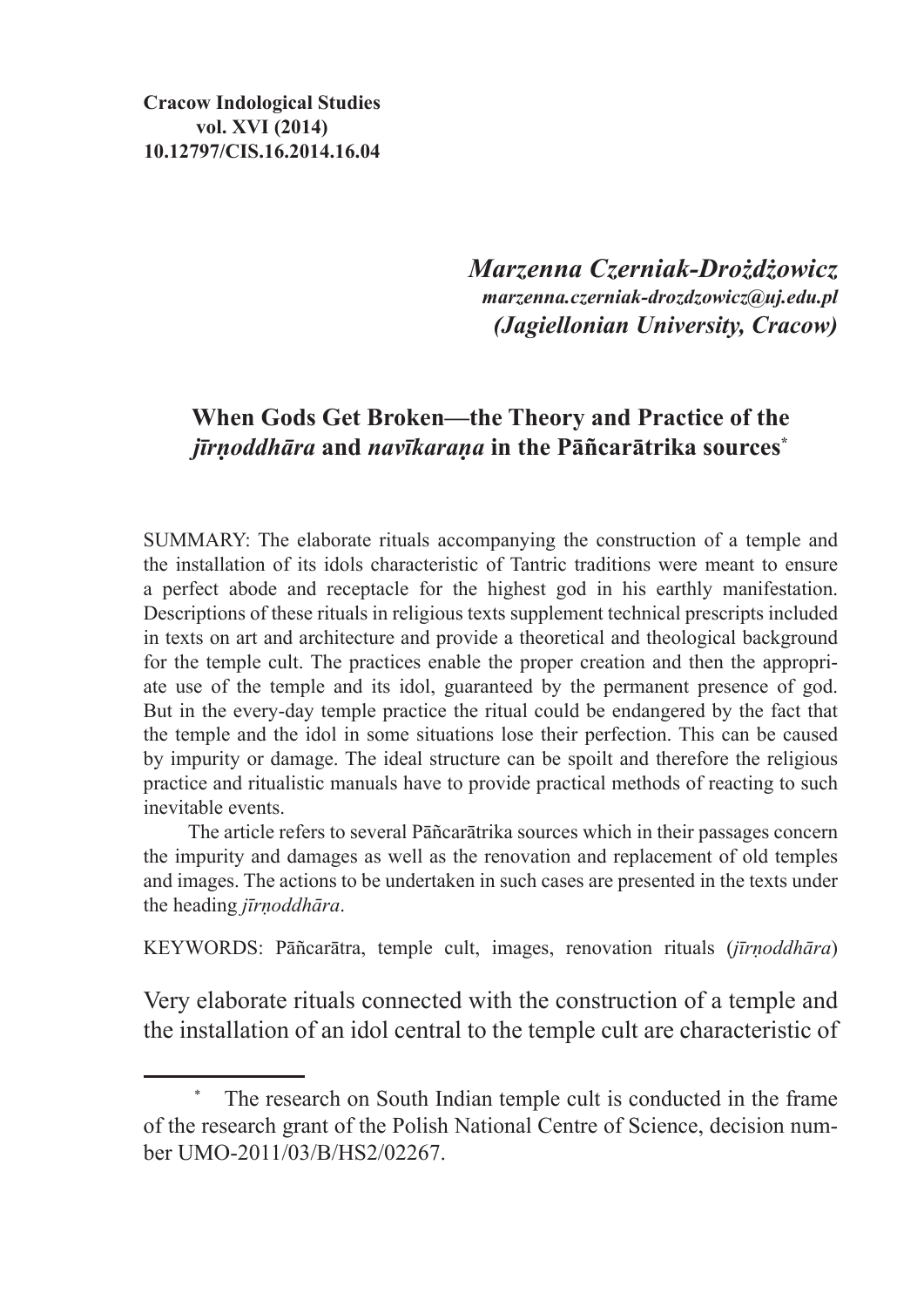Tantric traditions, and among them the South Indian Vaisnava cults of Vaikhānasa and Pāñcarātra. These rituals were meant to ensure a perfect abode and receptacle for the highest god in his earthly manifestation. Only by following the very detailed rules can one expect to achieve a perfect result, namely to construct the place and form which god requires and deserves. Descriptions of the particular rituals accompanying this construction found in the canonical texts of the religious traditions supplement the technical prescripts included in texts on art and architecture and provide a theoretical and theological background for the temple cult. Reading into these texts gives a better insight into the essence of the worship of god's representations in Tantric traditions, among them Pāñcarātra. As D. Smith wrote: "From the heavily-liturgical texts of the Pāñcarātrāgama one can begin to appreciate at least some of the holy enthusiasm that fired the faithful to prepare a house where the Lord in His image-form might be worshipped in appropriate dignity."1

The elaborate, time-consuming practices enable proper creation and then appropriate use of the temple and its idol, guaranteed by the permanent presence of god. But in the every-day temple practice the ritual could be endangered by the fact that the temple and the idol in some situations lose their perfection and, consequently, also their efficiency in ensuring god's presence and providing his grace. This can be caused by impurity or damage. The impurity can be caused by a trivial, physical reason as well as by a religious deficiency.<sup>2</sup> The damage can be caused by physical destruction of some parts or the whole temple or idol. The ideal structure can be spoilt and therefore the religious

<sup>1</sup> D. Smith in the Foreword to the *Pāñcarātraprāsādaprasādhana,*  p. XIX (Smith 1963). About Śiva's representations and their worship, see for example Davis 2000, especially chapter 4 entitled Summoning the Lord.

In the history of India, foreign invasions, for example those by Muslims, were also the reasons forcing the priests and devotees to hide temple images. They were taken to safer places or buried in the ground. See for example Davis 1999, Sarma (forthcoming).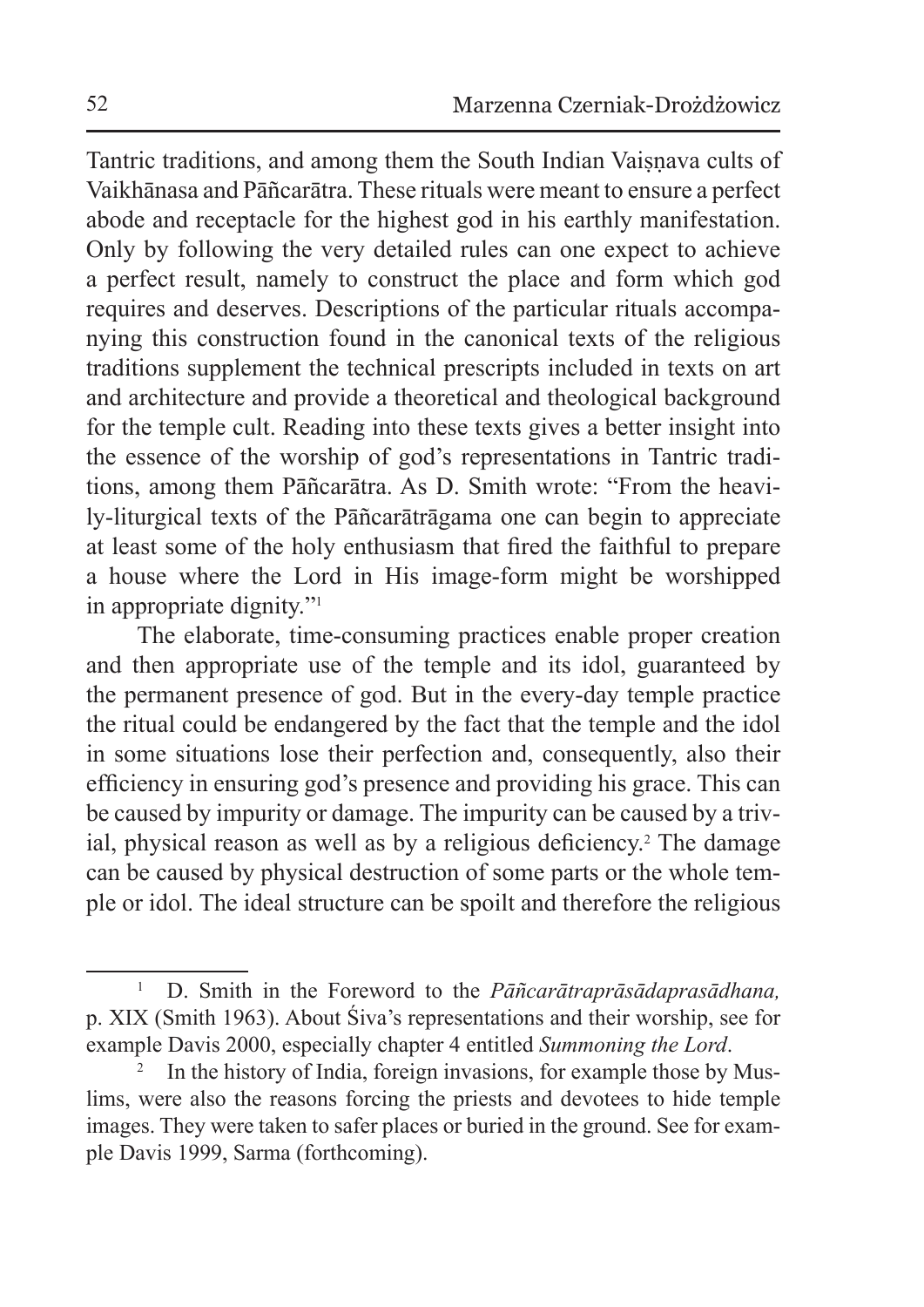practice and ritualistic manuals have to provide practical methods of reacting to such inevitable events as impurity or damage within the temple premises.

The techniques of dealing with damage combine theoretical/ theological and religious/ritualistic issues with practical problems of managing the material structures and objects. The subject is connected also with the craft of Indian artisans (architects, painters and sculptors) mastered throughout centuries and accompanying the development of the religious traditions. It reached a very high level of performance especially around the  $10<sup>th</sup>$  century A.D. and at that time the development of the stone temple architecture and sculptures as well as metal casts and paintings of god's images were in their full bloom.

In the religious context of the Pāñcarātra one has to remember the strong belief in the real presence of god in his representations connected with the concept of the five modes of his existence—*para*, *vyūha*, *vibhava*, *antaryāmin* and *arcāvatāra*<sup>3</sup> , where the *arcāvatāra* is perceived as his real presence in the representations, enabling a very close and intimate relation between the god and his devotees. Therefore, the question of how to handle these representations becomes one of the issues often undertaken and elaborated in the Pāñcarātrika *saṃhitā*s.4

These are: the highest and transcendent form of god, his emanations, his manifestations, the form of the "inner controller" present in every living creature, and the god present in his representations; see for example Czerniak-Drożdżowicz 2011, pp. 85–96, and Czerniak-Drożdżowicz (forthcoming). The concept of five modes of god's existence, and especially the last two *antaryāmin* and *arcāvatāra*, was elaborated in the Śrīvaisnava theology; see for example Narayanan 1984, Nayar 1992.

<sup>4</sup> I presented some basic information concerning the installation ceremony—*pratiṣṭhā* in the article entitled "The *Pratiṣṭhā* Ceremony (Installation of an Idol) in Some Pāñcarātrika Sources", in: CEENIS Current Research Series vol. 1. Edited by Danuta Stasik and Anna Trynkowska. Dom Wydawniczy Elipsa, Warsaw 2013. More elaborate remarks on the topic were presented in the paper entitled "At the crossroad of art and religionimage consecration in the Pāñcarātrika sources", delivered at the International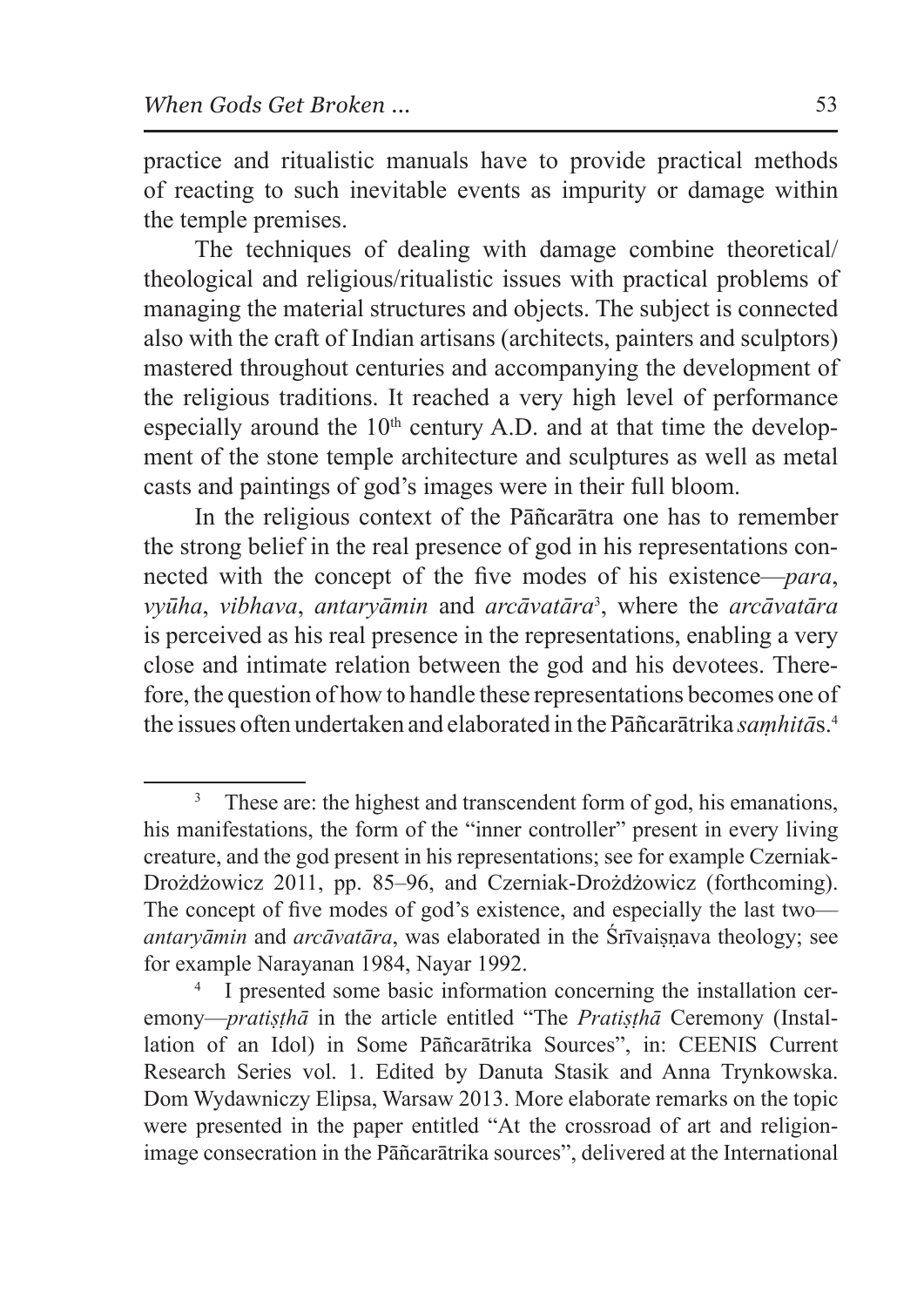The actions to be undertaken in the case of damages are presented in the texts under the heading *jīrṇoddhāra*, which is often translated as "reconstruction of the damaged". Sometimes also the term *navīkaraṇa* is used, which literally means "making anew/renovation", however, it is used less frequently. In the Pāñcarātrika sources *navīkaraṇa* is not used as a noun, though in the *Īśvarasaṃhitā* and the *Pārameśvarasamhitā* the expressions *navīkrtva* and *navam krtvā* can be found (*Īśvarasamhitā* 19.94—*navam krtvā*; 19.158, 19.159, 19.172 and 19.179—*navīkr̥tya*); *Pārameśvarasaṃhitā* 19.389—*navīkr̥tya*; 19.454 *navaṃ kr̥tvā*).5

The term *jīrṇoddhāra* poses some terminological problems and apart from "reconstruction of the damaged" it could also be translated as "removal/extraction of the old/damaged". This terminological problem was observed for example by A. von Rospatt, who bases his deliberations mostly on the Buddhist sources and presents them, for example, in his article concerning Svayambhu *caitya*'s renovation. He proposes the translation "the removal of what has become marred".<sup>6</sup> A similar translation is provided by the *Tāntrikābhidhānakośa*: "removal of a [cult-image] that is old and used".<sup>7</sup> Though such is a direct translation from Sanskrit, nevertheless, the term was understood not only as the removal of the old but also as the whole process of renovation or even replacement of the old one by the new one. The removal, as also von Rospatt observes, could mean the actual extraction of the idol or for

Seminar *Consecration Rituals in South Asia*, Department of Archaeology and Religious Studies, Norwegian University of Science and Technology, Trondheim, Norway, 18.10.2012–20.10.2012, (forthcoming).<br><sup>5</sup> Some information concerning faults in the images and the ways of

treating them, together with several details concerning installation ceremony can be also found in the *Pauṣkarasaṃhitā* chapter 38.

<sup>6</sup> Rospatt 2013. I am very grateful to the Author for providing me with his text and for his very useful remarks concerning this problem (personal communications, Oslo 2011).

<sup>7</sup> TAK vol. II, p. 274.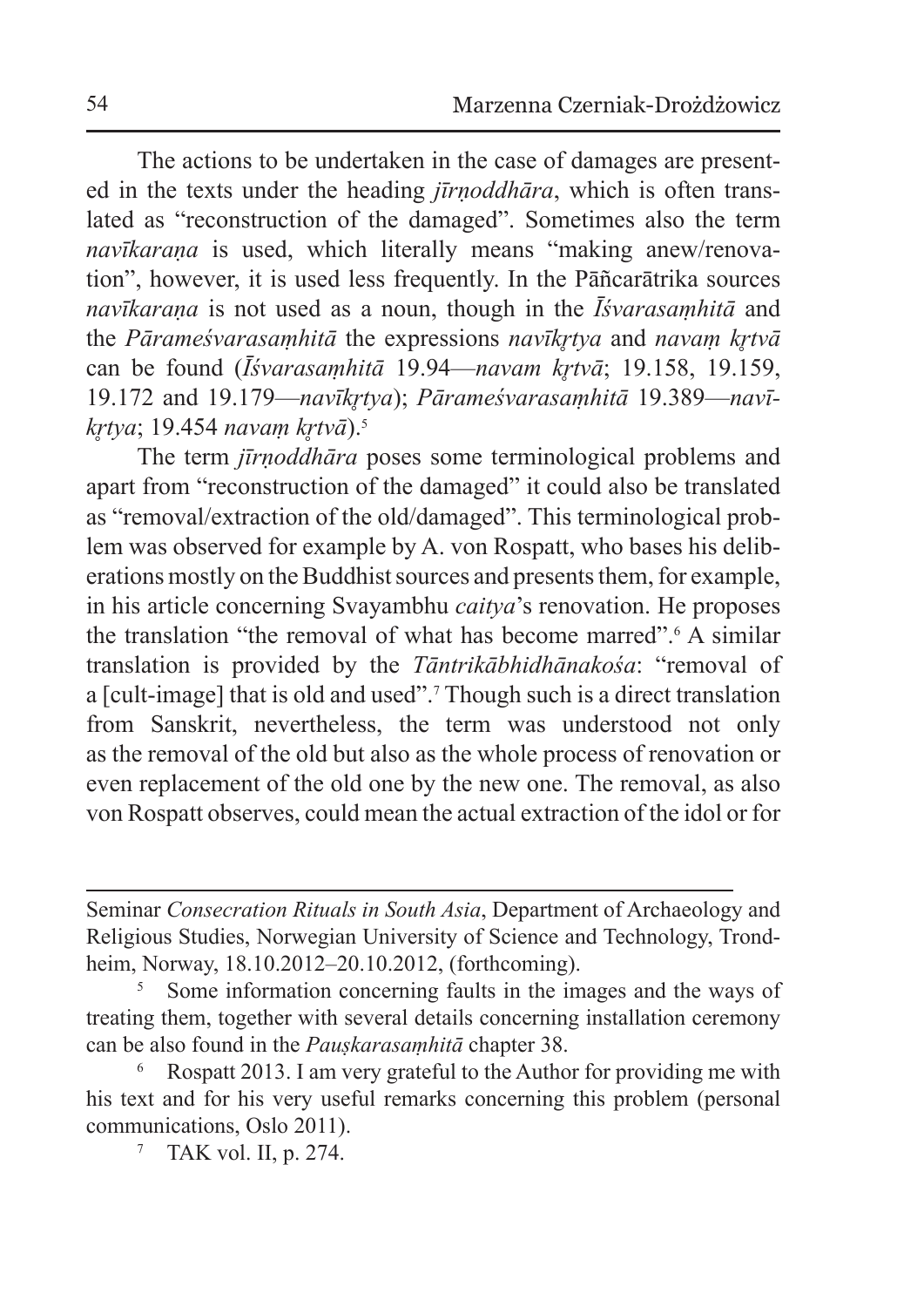example the *yaṣṭi* pole from the core of the *caitya*, even with the help of bulls, which by pulling it enable this technically complicated task.8

The Pāñcarātrika *saṃhitā*s do not give clear and direct information how the term should be understood, though for example the comparison of the process of renovation to the process of assuming a new body by a soul would suggest both the removal or abandoning of the old shape and then acquiring the new one.<sup>9</sup> The term appears usually in the context suggesting not only removal but also renovation or replacement, as can be found for example in the *Īśvarasaṃhitā*:

"I will explain the rule of removal/renovation of the old, listen o Wise ones. For the self-manifesting and other images, if the main limb or minor limb is broken, there should be uniting/repair, but never abandoning."10

Therefore, considering also the fact that the description of the *jīrṇoddhāra* is not limited to the removal, but usually followed by the description of the repair or replacement, we would be tempted to understand the term in a much broader sense than just literal, and we take it as removal and renovation or replacement.

Descriptions of the renovation of idols and temples can be also found in Puranic texts, such as for example the *Agnipurāṇa* chapter 67, as well as in the literature concerning handicrafts and architecture, for example the *Pratimāmānalakṣaṇa*11; the *Mayamata*, connected with the Śaivasiddhānta tradition and South India12; or the *Śilparatna*,

- <sup>9</sup> *Viṣṇusaṃhitā* 24.3; see also p.17.
- <sup>10</sup> *Īśvarasaṃhitā* 19.50cd-51: *jīrṇoddhāravidhiṃ vakṣye śr̥ṇudhvaṃ munisattamāḥ ||* 19.50 *svayaṃvyaktādibimbānāṃ mahāṅge vāhyupāṅgake | bhagne sandhānam <saṃdhānam> eva syāt tyāgas tu na kadācana ||* 19.51
- 

<sup>8</sup> Similar procedure with the usage of bulls is, under the heading of *bimboddhāra*, mentioned also by S.A.S. Sarma (Sarma forthcoming), who refers to the Keralan context.

<sup>&</sup>lt;sup>11</sup> Sanskrit text in Banerjea 2002, Appendix B II.<br><sup>12</sup> For example the *Mayamata* chapter 35; English translation see Dagens 1995.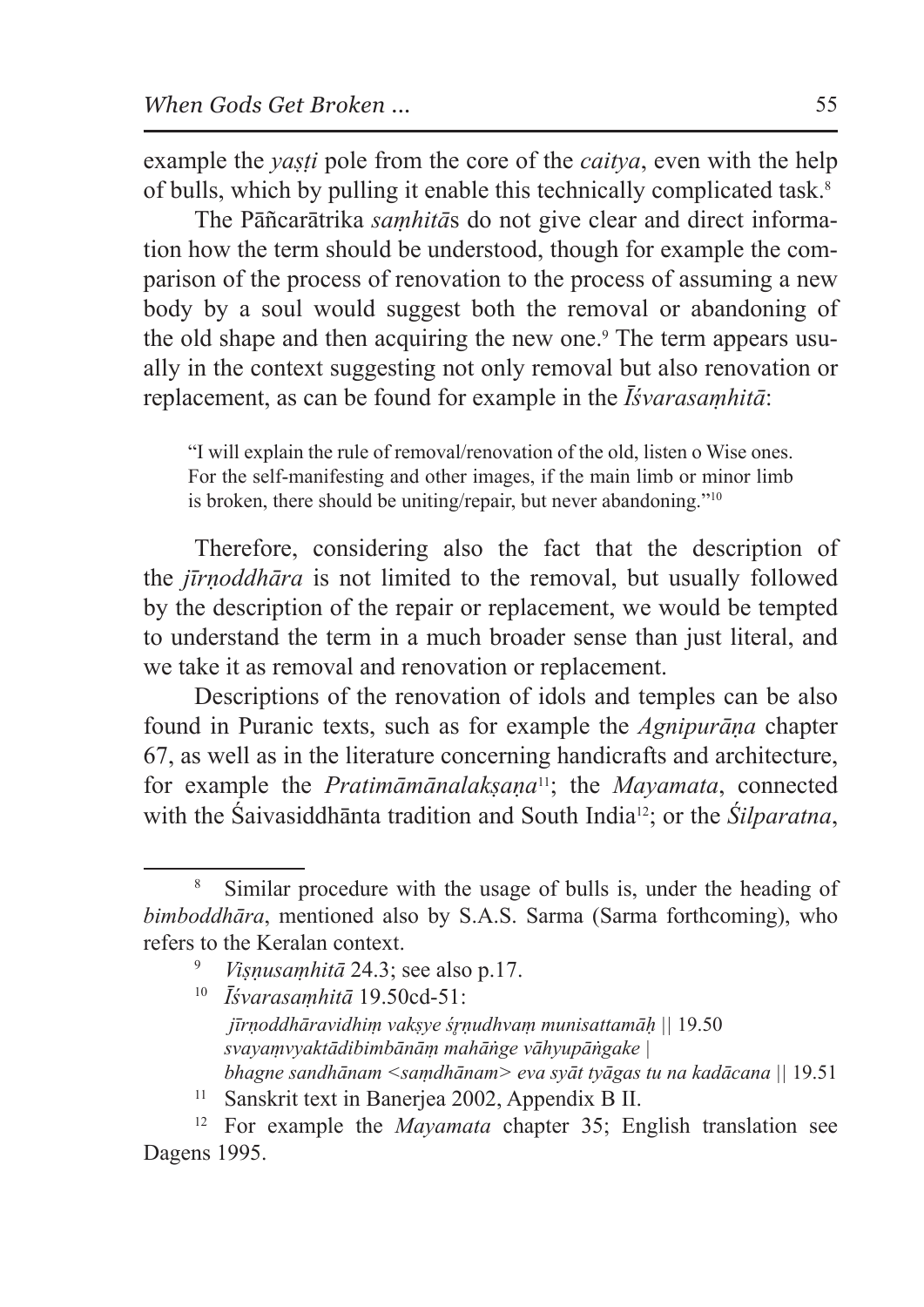ascribed to Śrīkumāra (16th AD). The *Śilparatna* reads: "(…) when an image is slightly damaged, it should never be discarded; but when its arms, hands, feet and legs are severed, when it is broken, split up or nine *yava* portion of it is gone or when it gets disfigured, it is usually to be discarded. If its fingers, etc., are cut up (or broken) the sages recommend binding (repairing) them".13 All the repairs of the damage inside the temple were also regulated by strict rules.

### **The causes of damage**

In relevant texts several reasons causing damage to temples and idols are given, for example14: cavity and loss of bricks (*iṣṭakākṣepa*, *iṣṭakāviparyāsa*), damage to bricks and stones in temple walls, cracking in plaster (*sudhāsphoṭa*), leakage of water (*jalasaṃsrāva*), emergence of fungus (*kavakodbhava*), accumulation of water after bathing the idols (*abhiṣekāmbusaṅkaṭa*), damage to the *prastara* roof, destruction of the door or its frame known as *kavāṭa* and *dvāra*, emergence and an attack of flies or wild bees known as *mahāmākṣika*, emergence of anthill (*valmīka*), decrease of the ground level (*sthalavibhrama*). The damage caused by fire, water, also by animals such as elephants and by thieves and arrogant people shall be repaired immediately. A clap of thunder (*aśani*) or the appearance of insects may cause the damage. Insects and animals not only could cause damage

*doṣe laghutare bimbaṃ naiva tyājyaṃ kadācana | bāhucchede karacchede pādacchede tathaiva ca || tathaiva sphuṭite bhinne yasmin navayave gate | vairūpyaṃ jāyate yasya tat tyajyaṃ prāyaśo bhavet || aṅgulyādiparicchede bandhanaṃ śasyate* [corr.; *sas'yate* ed.] *budhaiḥ* 

<sup>14</sup> See Narasimhan 2005, pp. 202–216. He, basing his research on several sources, in the footnotes  $1-15$  refers to the Saiva and Vaisnava texts: *Kriyādhikāra*, *Khilādhikāra*, *Kāraṇāgama*, *Vimānārcanākalpa*, *Nāradīyasaṃhitā*, *Pādmasaṃhitā* and *Viṣvaksenasaṃhitā*.

<sup>13</sup> In Banerjea's translation; Banerjea 2002. *Śilparatna*, part II, p. 209, in Banerjea 2002, p. 571: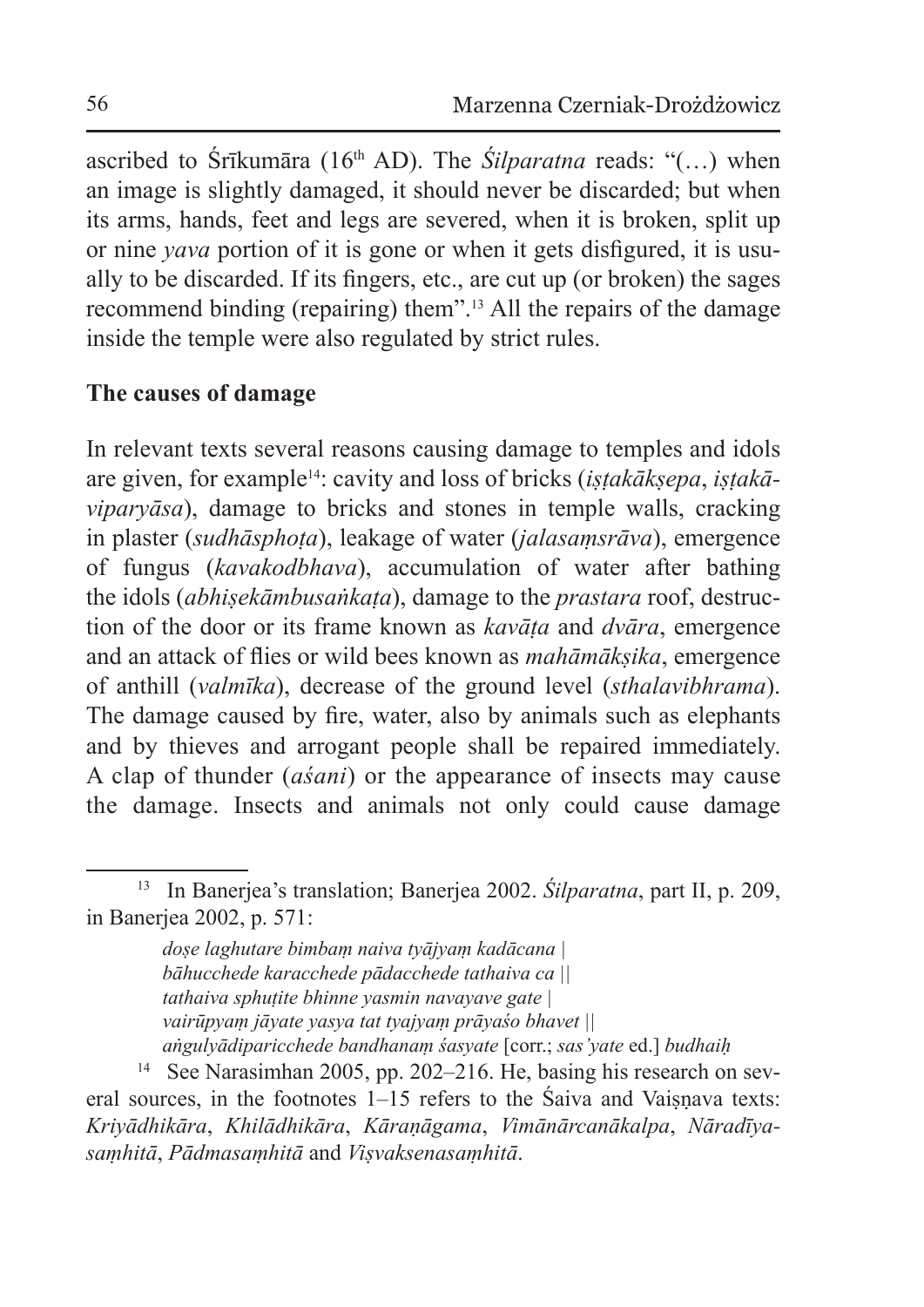to the temples and images, but their blood or excrement could also pollute them.

Pāñcarātrika texts enumerate many reasons causing damage to the temple, for example the *Īśvarasaṃhitā* speaks about a cleft of the ground (*kṣmābheda*) and flooding with water (*jalavega*)15; the *Nāradīyasaṃhitā* speaks about fractures in the major and minor limbs of the idol, and damage caused by worms and fire. The idol is impure when it is destroyed, hollowed or broken, or stolen by thieves; it is spoiled and becomes polluted by impure substances such as purulent matter (pus, discharge from wounds, etc.), excrement, blood, alcohol; it also could be cracked, unfixed or worn out due to the passage of time; the same applies also to the temples.<sup>16</sup>

<sup>15</sup> *Īśvarasaṃhitā* 19.114: *kṣmābhedajalavegādyaiḥ patitaṃ bhagavadgr̥ham | prāgbimbasahitaṃ tasmād deśād anyatra kalpayet ||* 19.114 "The house of Bhagavān destructed by the cleft of the ground, flooding with water and others, [while] previously provided with an image, one, [having removed it] from this place, should create/establish [it] in an other place." <sup>16</sup> *Nāradīyasaṃhitā* 17.10cd-13: *aṅgopāṅgādibhinne tu kr̥mivahnyādidūṣite ||* 17.10 *naṣṭe sasuṣire bhagne corair apahr̥te 'pi ca | pūyaviṇmūtrarudhiraiḥ surayā cāpi dūṣite ||* 17.11 *sphuṭite calite bimbe jīrṇe kālavaśād dvija | doṣair anyais tathā duṣṭe nadīvegādibhis tu vā||* 17.12 *pīṭhe bhinne tathā jīrṇe devyor vā jīrṇayor api | prāsāde 'śaninā bhagne jīrṇe kālavaśād yadi ||* 17.13 "If [the major] and minor limbs are broken, destroyed by worms, fire etc., if it [the idol] is destroyed, has holes, is broken or if it is stolen by thieves, spoiled by a discharge from a wound, by feces and urine or blood, as well as alcohol, cracked, unstable, or the idol is worn out with the passage of time, O Twice-born, as well as spoiled by the other faults or by the flooding with water etc.,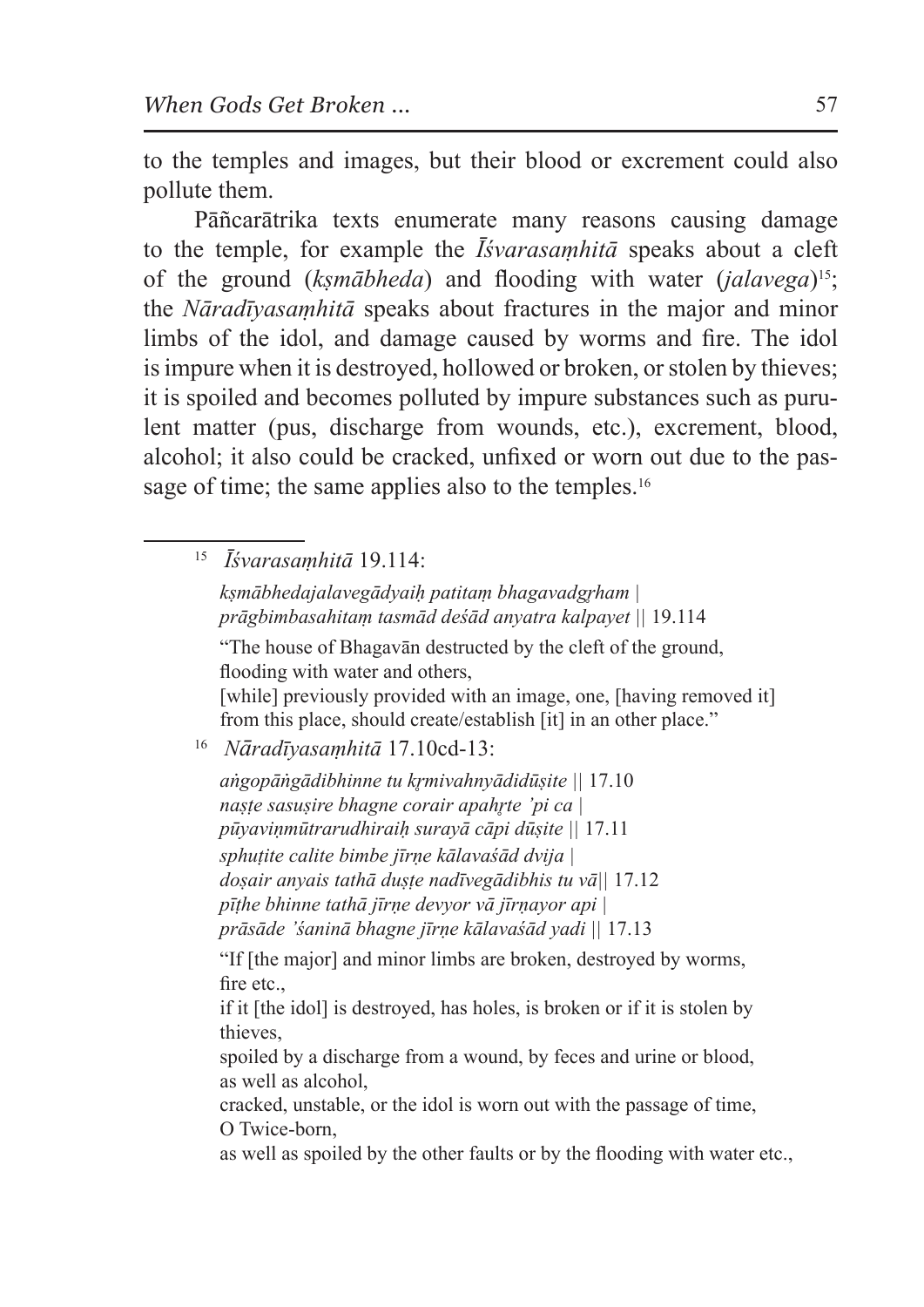The *Pauṣkarasaṃhitā*, dedicating some parts, for example of chapters 36 and 38, to the topic of images and their treatment, points out that moving the images out of their places after installation, except in the case of damage, causes unrest (*jīrṇadoṣaṃ vinā caiva cālanaṃ yad aśāntikam*).17 It also reads that the damage caused for example by the landslide or earthquake brings the destruction of the king, but if the *mantra*s are re-established after the renovation of the image, the prosperity regenerates (*tadastamitamantrāṇāṃ bhūyaḥ saṃsthāpane kr̥te / udayaṃ jāyate*).18

The *Pādmasaṃhitā* also mentions several reasons for renovation and for the need of purification caused by the pollution in the temple. The purification can be accomplished by the ritual of sprinkling with water and it applies for example to the cases of polluting by impure

> if the pedestal is broken or old, or if both goddesses\* are worn out, in the temple destroyed by a thunder and worn out with the passage of time (...)".

\* Probably goddesses Bhūdevī and Śrīdevī, accompanying the Viṣṇu's idol, are meant here.

<sup>17</sup> *Pauṣkarasaṃhitā* 36.431–432:

*aparair aṣṭabhedasthair varṇair vā brāhmaṇādikaiḥ | prasthāpitāś ca vidhivat pratimā yā nr̥pottamaiḥ ||*36. 431 *pratibimbamayīṃ vyaktiṃ svayam evācyutena vā | jīrṇadoṣaṃ vinā caiva cālanaṃ yad aśāntikam ||* 36.432

"The image which is installed according to the rules by others who belong to the eight divisions [members of other 8 divisions (?)] or *varṇa*s such as Brahmins and others, or by eminent kings,

or [established] by Acyuta as a self-manifested representation, its moving/displecement, if [it is] without a fault of damage, causes

unrest." 18 *Pauṣkarasaṃhitā* 36. 433–435:

*kṣatam utpātapūrvais tu doṣais tu nr̥panāśakr̥t | tadastamitamantrāṇāṃ bhūyaḥ saṃsthāpane kr̥te ||* 36.433 *udayaṃ jāyate śaśvacchāntaye kintu pauṣkara | deśikendrair yathādhyātāḥ sūryendvanalasannibhāḥ ||* 36.434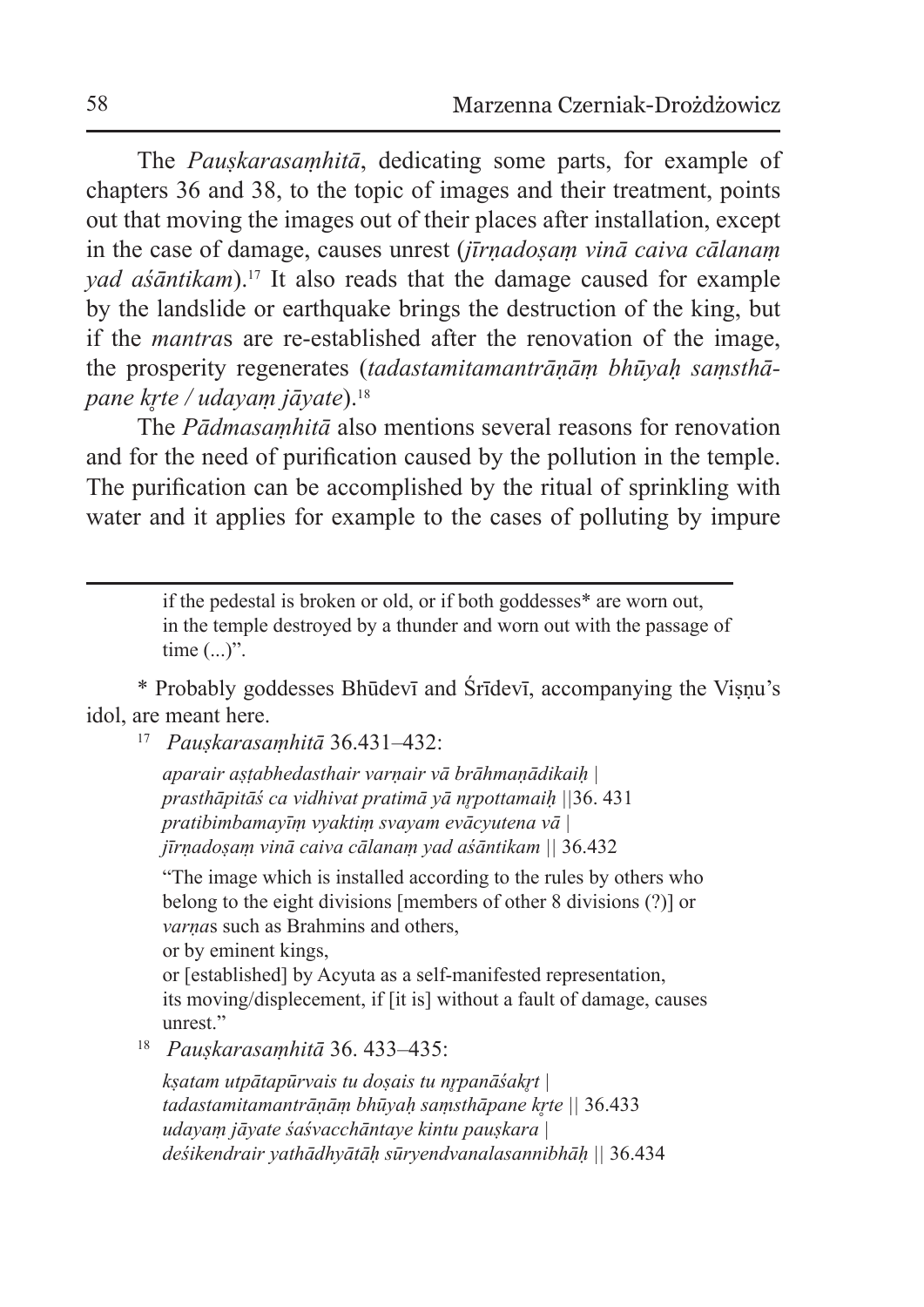substances, animals etc.: " $($ ...) in the case of polluting the temple by the contacts with unclean fluids, blood, excrements, or of living or dead dogs, jackals or dead corpses and if the idol [would be touched by them] (…)" (*viṇmūtrarudhirāpeyasparśadoṣe ca mandire // janane maraṇe caiva śvasr̥gālaśavādibhiḥ / spr̥ṣṭe ca bimbe* (...)—PādS *cp* 17.44ab–45abc).

Among those whose touch and presence in the temple is polluting, the *Īśvarasaṃhitā* mentions people degraded from their social class (*patita*), sinners (*pātakin*), the leprous (*kuṣṭin*), epileptic (*apasmāra*), ill (*rogavan*), one-eyed (*kāṇa*), those suffering from eye illness called *bandha*19 (*bāndha*), the dumb (*mūka*), deaf (*badhira*), limbless (*aṅgahīna*), the one not object to contac with unmarried women or those married to other men (*parastrīgamanāsakta*), an adulterine (*kuṇḍa*), a widow's bastard (*golaka*), menstruating women (*rajasvalā*), one of the lowest caste (*antyaja*); also the touch of Kṣatriya, Vaiśya and  $\overline{\text{S}\bar{\text{u}}}$ dra requires bathing of the idol.<sup>20</sup>

> *praviśanti ca mantreśāḥ praṇavadhvanisādhitāḥ | karṣayanti vibhūtiṃ svāṃ kiñcitkālāntareṇa tu ||*

"The damage [caused] by the faults being the results of the calamity [such as, for example, an earthquake] brings the destruction of the king.

If there is the re-installation of the *mantra*s of this damaged [image], the perpetual prosperity regenerates. But during the pacification, O Pauskara,

properly evoked by the teachers and resembling the sun, moon and fire,

and accomplished by the sound of *praṇava*, these lords of *mantra*s enter [the images],

and [they] draw/infuse [their] own power [into them] after some time."

<sup>19</sup> <sup>A</sup> disease which prevents the eyelids from closing. 20 *Īśvarasaṃhitā* 19.138-142:

*patitaḥ pātakī vāpi kuṣṭhyapasmārarogavān | kāṇo bāndhaś ca mūko vā badhiro vāṅgahīnakaḥ ||* 19.138 *parastrīgamanāsaktaḥ kuṇḍo vā golako ´pi vā | rajasvalāntyajādyaiś ca saṃspr̥ṣṭo gardabhādibhiḥ ||* 19.139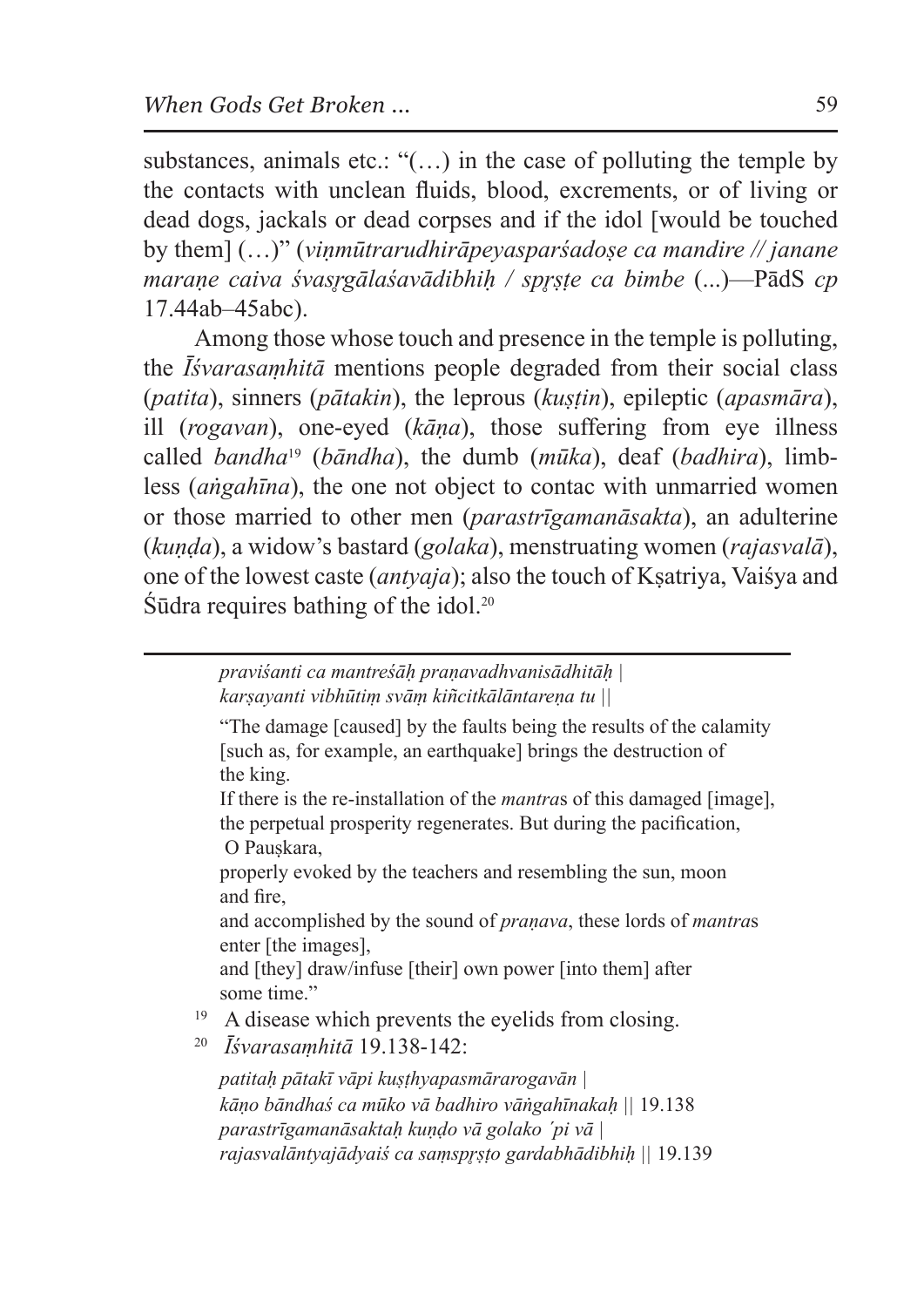Polluting requiring purification and caused by an improper or impure person (thief, Śūdra, etc.) is also mentioned in the *Pārameśvarasaṃhitā*; 21 the *Viṣvaksenasaṃhitā* mentions also Caṇḍālas, degraded, menstruating women, outcastes, carpenters and others as causing, with their touch, pollution which require purification.<sup>22</sup>

*spr̥śec ced bhagavadbimbam adhamottamamārgataḥ | saṃsrāpya devaṃ vidhivacchāntihomaṃ tathācaret ||* 19.140 *etaiḥ praviṣṭe dhāmāntaḥ kuryād adhamamadhyamam | snapanaṃ devadevasya śāntihomaṃ tathācaret ||* 19.141 *kṣatrair viśyais tathā śūdrais tattatstrībhis tu vā dvijāḥ | bimbe spr̥ṣṭe kramāt kuryāt snapanaṃ tv adhamottamam ||* 19.142 "If wicked/degraded, sinner or leprous, epileptic and ill, one-eyed, suffering from *bandha* eye disease, dumb, deaf or limbless, addicted to going to women who are unmarried or married to another man, an adulterine [or a son of the man other than her husband], or a widow's bastard, the one touched by a menstruating woman, or touched by the one of the lowest cast or by the [cow-dung] beetle etc., touches the image of God, he [the priest], according to the method which is the supreme among inferior having withdrawn the God according to the rule, should undertake *śantihoma*. If they [the people mentioned above] enter the abode, one should perform the middle of the lowest [grade of the] bathing of the God of gods and then he should perform *śantihoma*. By Kṣatriyas, Vaiśyas and Śūdras or their women, O, Brahmins if the idol is touched, in due order one should do the bathing but the highest of the lowest" <sup>21</sup> *Pārameśvarasaṃhitā* 19.142: *kṣatrair viśyais tathā śūdrais tattatstrībhis tu vā dvijāḥ | bimbe spr̥ṣṭe kramāt kuryāt snapanaṃ tv adhamottamam ||* 19.142 "By Kṣatriyas, Vaiśyas and Śūdras or their women, O Brahmins, if the idol is touched, in due order one should do the highest of the lowest bathing."

<sup>22</sup> *Viṣvaksenasaṃhitā* 36.143-144: *caṇḍālapatitodakyāniṣādyai(-dai?)s takṣakādikaiḥ | lobhād vā yadi vā mohāt sparśanaṃ cen munīśvara ||* 36.143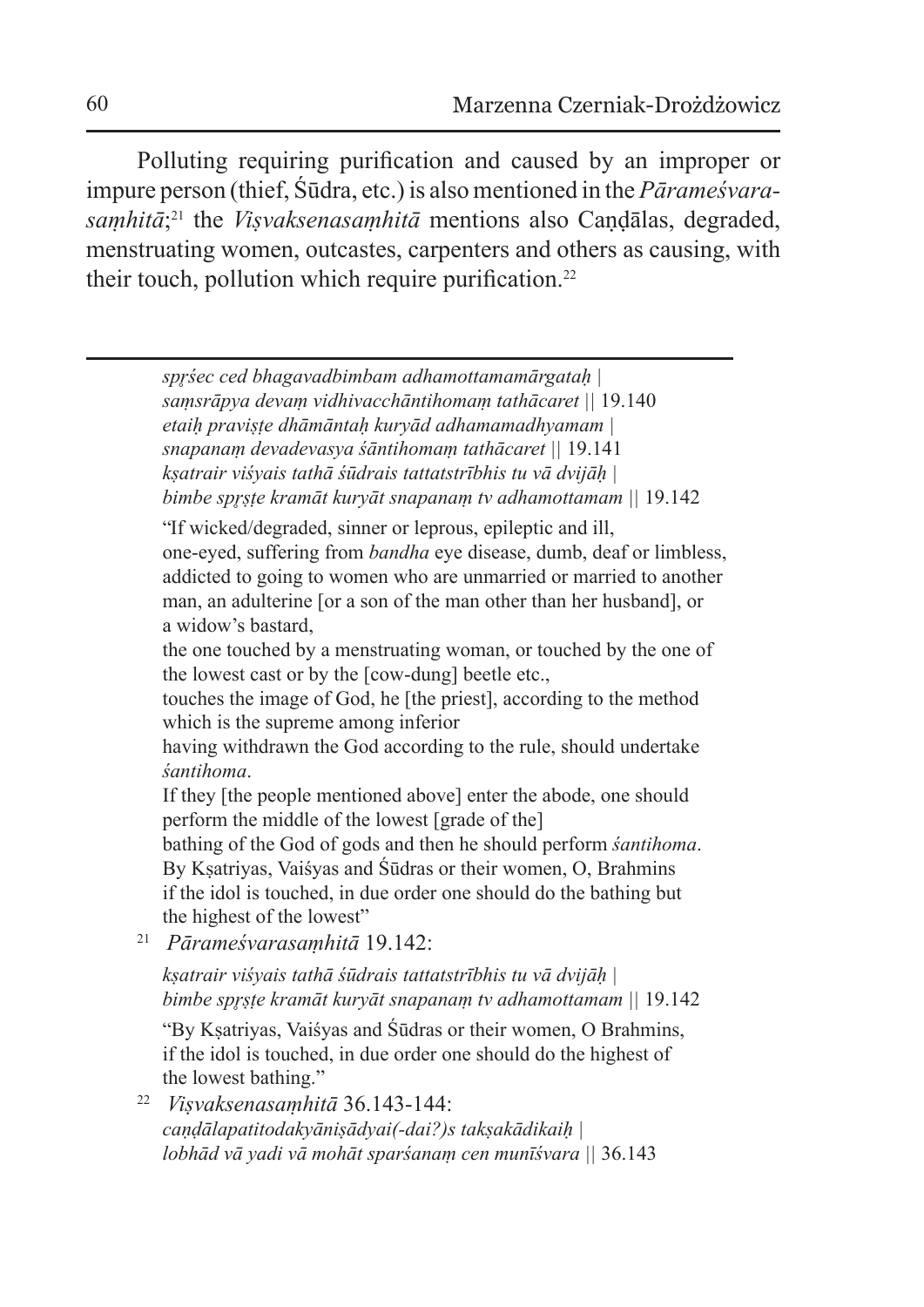Among animals causing pollution in the temple premises and of the idol itself, the *Pārameśvarasaṃhitā* enumerates cats (*biḍāla*), birds (*pakṣin*), for example crows (*kāka*), wild cock (*kuṃkkuṭa*=*kukkuṭa*?), vulture (*gr̥dhra*), also firefly (*khadyota*), wasp (*bhr̥ṅga*), bee (*makṣikā*), but not an ant (*pipīlika*) or the like; among the polluting substances it mentions semen (*retas*), blood (*rudhira*), excrement (*viṇmūtra*), undrinkable liquids (?) (*apeya*) and meat (*māṃsa*).23

## **Different treatment of various types of idols and temples**

The procedures of renovation, as presented in the Pāñcarātrika literature, differ according to various factors. Firstly, the texts differentiate the images and temples according to the way they came into existence, namely there is a special category of self-appearing, self-manifesting temples and images—*svayaṃvyakta*/*svavyakta/svayaṃbhuva*, which are especially valuable. The texts suggest special treatment of them, however, since they often add *ādi* in the compound (for example *svayaṃvyaktādi*), it would suggest that the rules refer not only to the *svayaṃavyakta* idols but also to other kinds of them. When one considers several passages from different Pāñcarātrika sources, one can see that sometimes they are not very clear in this matter, for example the *Īśvarasaṃhitā* reads:

> "Listen, O Best of the wise ones, I will tell [you] about the rule of renovation for self-manifesting [idols] as well as those created by gods, by *siddha*s, by *r̥ṣi*s and by men. For the images which are self-manifested and others, in the case of a big

> damage or a small one,

*prāsādaprokṣaṇenaiva prāsādaṃ śuddhyate 'tra vai | atha vā muniśārdūla pañcagavyaṃ samānayet ||* 36.144

The *Īśvarasaṃhitā* mentions those who cause the pollution in verses 19.155cd–157ab. 23 *Pārameśvarasaṃhitā* 19.363–369. Similarly, in passage 19.409–412

it orders also purification of the ground in the case of pollution caused by dead animals in the temple premises.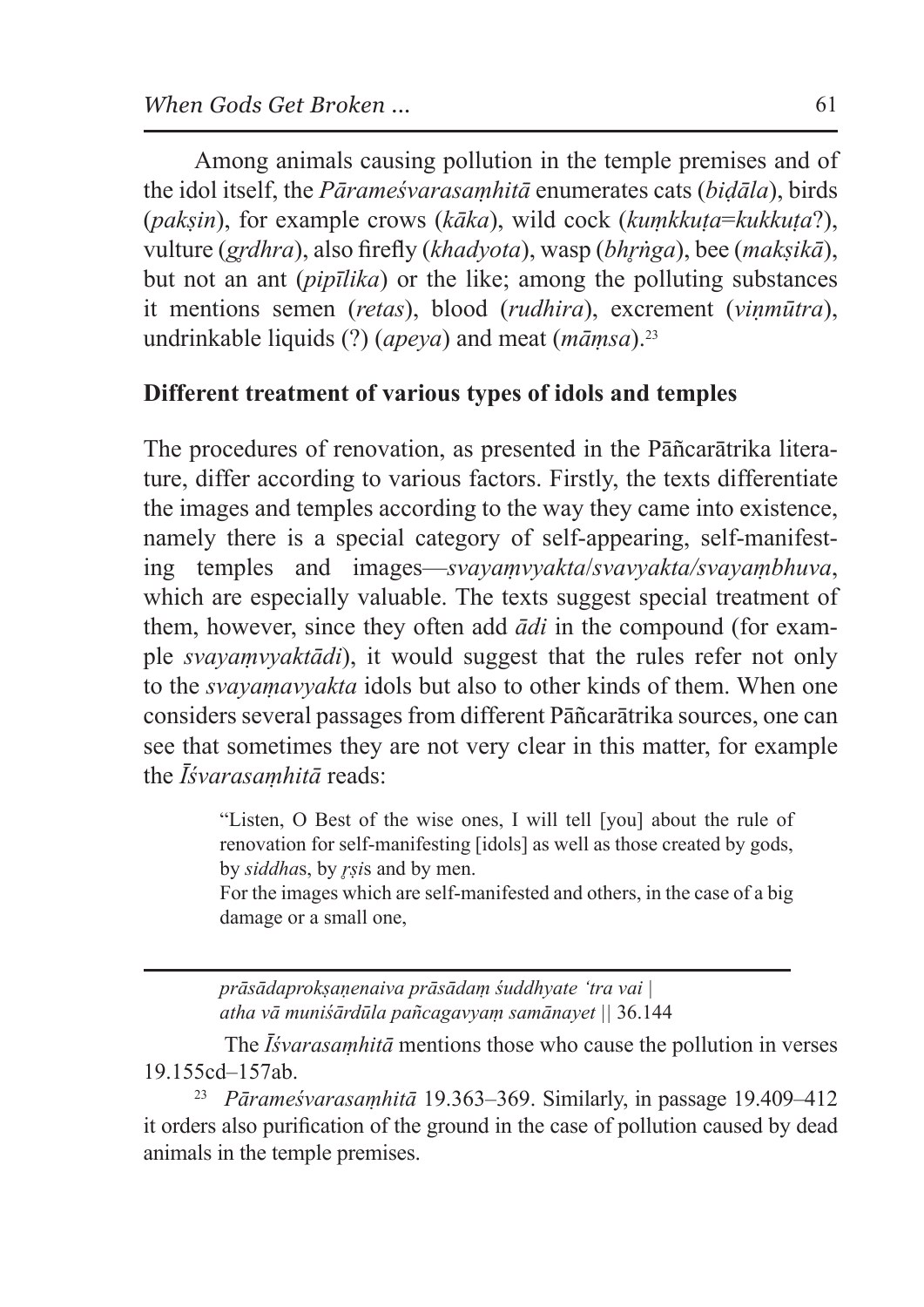repairing of the fracture should be done, but they should never be abandoned.

Even if there is no possibility of repairing, it should not be thrown away, O best of Munis.

The same as [the broken parts of] a *sāligrāma* stone image, split or broken [and] very much destroyed

or slightly destroyed, with a golden slab/plate/strip [to make it] stronger, should be joined/unite/fixed; in such a way [one should proceed in the case of] self-manifested and others."24

And further the same text reads:

"In the case of the self-manifested and others or even those created by gods or *siddha*s the idol, temple, courtyard, gate, door, pavillion, pedestal, kitchen or even the treasure-house provided with [proper] features or even deprived of them [without them], if they are old, one should re-create [them] in accordance with the previous shape. In doing otherwise, O Brahmins, there would be a great offence."<sup>25</sup>

In another passage the *Īśvarasaṃhitā* reads that at least purifying sprin-

kling is compulsory in the case of the self-manifested, and other, idols:

"Having renovated, according to the rules, the idol painted or made of clay, one should re-install it in the case of the self-manifested and others. Even without renovating, for the painted idol and others, like previously,

<sup>24</sup> *Īśvarasaṃhitā* 19.50-53:

*svayaṃvyakte tathā divye saiddhe cārṣādyamānuṣe | jīrṇoddhāravidhiṃ vakṣye śr̥ṇudhvaṃ munisattamāḥ ||* 19.50 *svayaṃvyaktādibimbānāṃ mahāṅge vā hy upāṅgake | bhagne sandhānam <saṃdhānam> eva syāt tyāgas tu na kadācana ||* 19.51 *sandhānāyogyam <saṃdhānāyogyam> api tan na tyājyaṃ munisattamāḥ | sāligrāmaśalābiṃbaṃ <sāligrāmaśalābimbaṃ> bhinnaṃ bhagnaṃ br̥hat kṣatam ||* 19.52 *alpakṣataṃ ca sauvarṇaiḥ paṭṭair dr̥ḍhataraṃ yathā | bandhayec ca tathaivaiṣu svayaṃvyaktādikeṣv api ||* 19.53 <sup>25</sup> *Īśvarasaṃhitā* 19.106cd-109ab: *svayaṃvyaktādike vāpi devasiddhādikalpite ||* 19.106

*bimbe vimāne prākāre gopure dvāri maṇṭape |*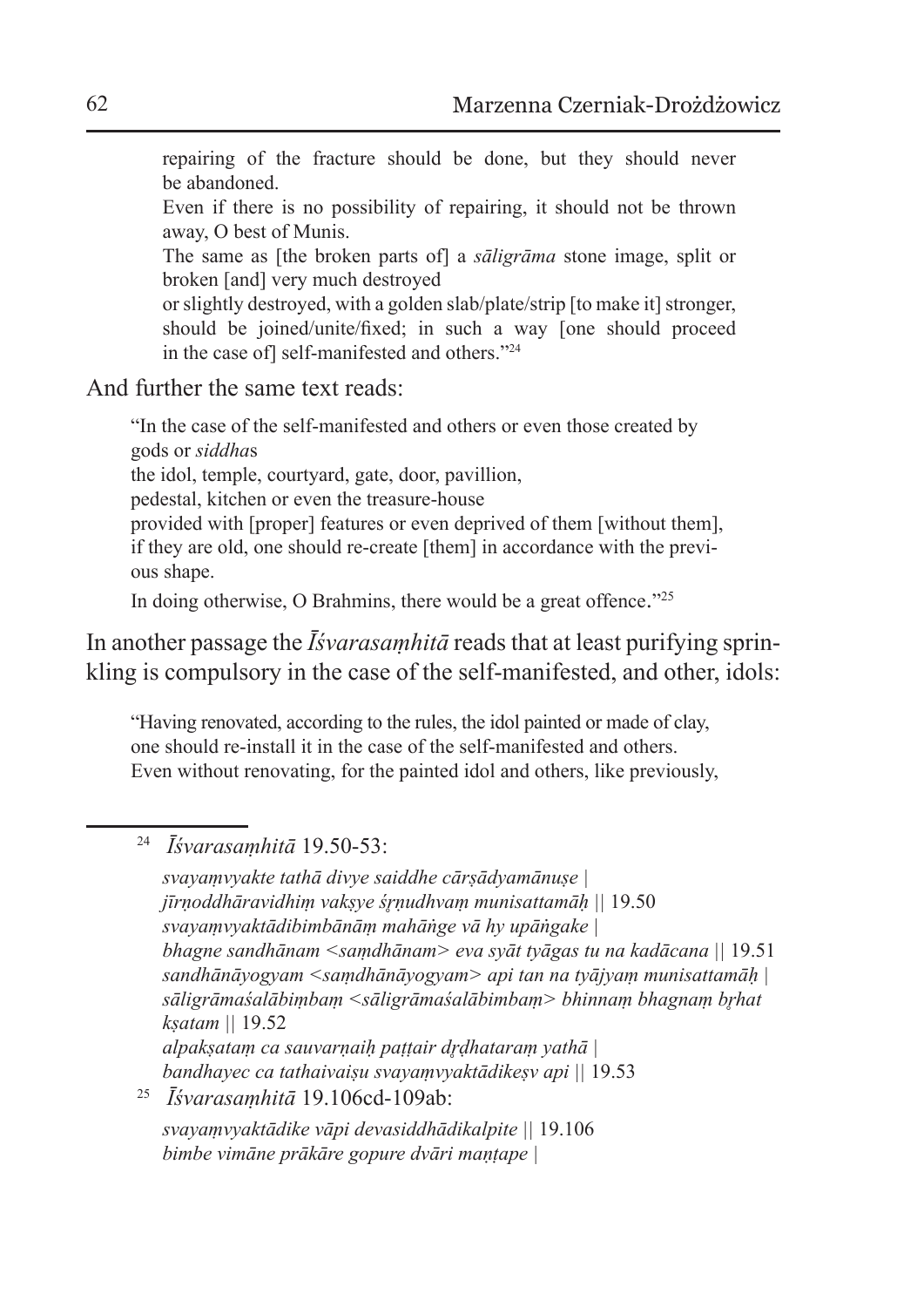one should perform sprinkling etc.; by this one purifies [it]"26

Similarly the *Nāradīyasaṃhitā* in the chapter 15 reads that the re-installation of the self-manifested and the *muni*-made idols is not needed:

"One should not perfom consecration (*pratisthapana*)<sup>27</sup> for the [idol] of the *svayamvyakta* type [and ?] the one made by *muni*s. If the idol and the temple are broken or old, one should not dispose/get rid of it."28

The *Īśvarasaṃhitā* in chapter 19 refers also to damaged temples:

"The renovation of the self-manifested abodes and others will be presented [now].

If there is a fracture in one place in the temple etc., the gods which are established there

should not be invoked into another place; one worships them right there.

*pīṭhe vā pacanāvāse kośāgārādike ´pi vā ||* 19.107 *lakṣaṇair anvite vāpi lakṣaṇair ujjhite ´pi vā | jīrṇe punas tathā kuryāt pūrvarūpānusārataḥ ||* 19.108 *anyathā karaṇe viprāḥ pratyavāyo mahān bhavet |*

<sup>26</sup> *Īśvarasaṃhitā* 19.158-159:

*citramr̥ṇmayabimbaṃ tu navīkr̥tya yathāvidhi | punaḥ pratiṣṭhāṃ kurvīta svayaṃvyaktādikeṣu ca ||* 19.158 *citrabimbādikaṃ cāpi na navīkr̥tya pūrvavat | saṃprokṣaṇādikaṃ kuryāt tat tu tenaiva śudhyati ||* 19.159

*Īśvarasaṃhitā* 19.54–19.83 refers also to the renovation according to the material the idol was made of.

<sup>27</sup> Here probably one kind of installation is meant, namely the one for a movable idol, which is mentioned for example in the *Viṣṇusaṃhitā*: *sthāpanāsthāpanā caiva tathā saṃsthāpanā punaḥ / prasthāpanā ca pañcoktāḥ pratiṣṭhāpanayā saha //* 15.2 *sthitāsānaśayānānāṃ yānagasya calasya ca / yā kriyā pañcadhā proktā sā pratiṣṭheti kīrtitā //* 15.3*—*"*sthāpanā*, *āsthāpanā*  as well as *saṃsthāpanā* and *prasthāpanā—*five are named together with *pratisthāpanā*. For the standing, sitting, laying, running on the cart and movable [idol], the ceremony is fivefold—it is known as *pratiṣṭhā*."

<sup>28</sup> *Nāradīyasaṃhitā* 15.254:

*na pratiṣṭhāpanaṃ kuryāt svavyakte munikalpite | bhinne jīrṇe 'thavā bimbe prāsāde vā na tat tyajet ||* 15.254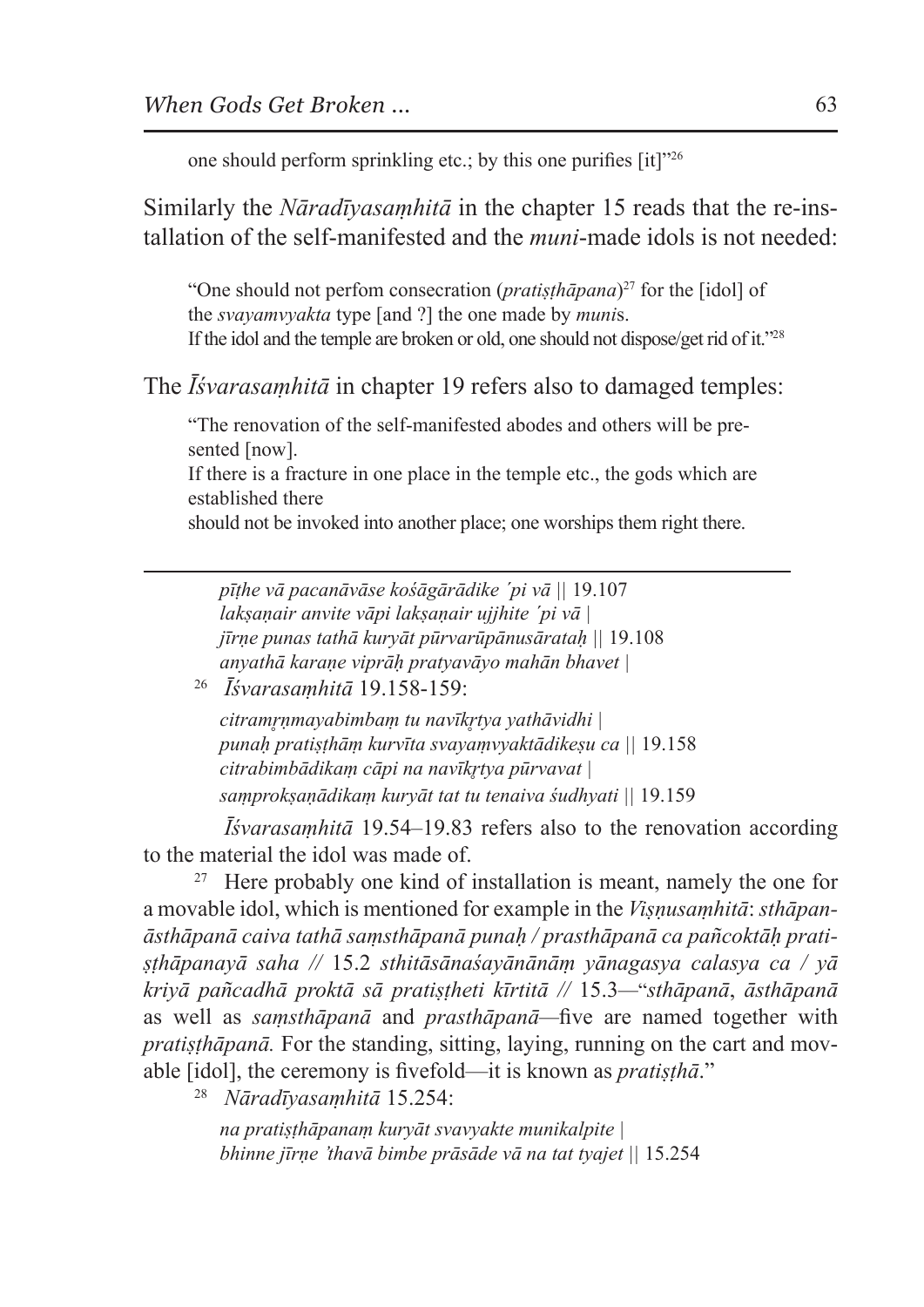Having united the one-break damage, he should perform sprinkling, O Brahmins.

In the case of the temple destroyed everywhere, the gods residing there should be worshipped, having been invoked onto the pedestal of the main idol.

Even with the old bricks etc. and with the things of this kind/similar with the new ones and even bigger { ? -*gilita*} should [one] then create the temple.

Of which material was the old *vimāna* and with which features it was provided,

then [the *vimāna* ] of that kind one should [re-]create, and not otherwise. Having installed according to the rules a re-created *vimāna* and others, one should perform sprinkling etc. for the God, O Munis.29"

In the case of damages to the pedestal, the *Śrīpraśnasaṃhitā*  (49.439cd–440ab), also using the compound with *ādi*, suggests disposal, not renovation:

"For the idols of the *svayaṃvyakta* and other [kinds], if there is a break in the pedestal,

having abandoned the broken pedestal, one should then prepare another one."<sup>30</sup>

<sup>29</sup> *Īśvarasaṃhitā* 19.100cd–106ab:

*svayaṃvyaktādike dhāmni jīrṇoddhāras tu vakṣyate ||* 19.100 *prāsādāder ekadeśabhaṅgaś cet tatra saṃsthitāḥ | devās tv anyatra nodvāhyāḥ pūjayann eva tatra tāḥ ||* 19.101 *bhagnaikadeśaṃ sandhāya <saṃdhāya> kuryāt samprokṣaṇaṃ <saṃprokṣaṇaṃ> dvijāḥ | prāsāde sarvato bhagne prāsādasthās tu devatāḥ ||* 19.102 *mūlabimbasya pīṭhe tu samāvāhya samarcayan | prāktanair eveṣṭakādyais tatsajātīyavastubhiḥ ||* 19.103 *nūtanaiś cāpi gilitaiḥ prāsādaṃ kalpayet punaḥ | pūrvaṃ vimānaṃ yaddravyaṃ yādr̥glakṣaṇasaṃyutam ||* 19.104 *tādr̥g eva punaḥ kuryān na kuryād anyathā punaḥ | punaḥ kr̥taṃ vimānādyaṃ pratiṣṭhāpya yathāvidhi ||* 19.105 *saṃprokṣaṇādikaṃ kuryād devasya munipuṅgavāḥ |* 19.106 ab <sup>30</sup> *Śrīpraśnasaṃhitā* 49.439cd-440ab: *svayaṃvyaktādibimbānāṃ pīṭhabhaṅgo bhaved yadi ||* 49.439

*bhagnaṃ pīṭhaṃ parityajya punar anyaṃ prakalpayet* |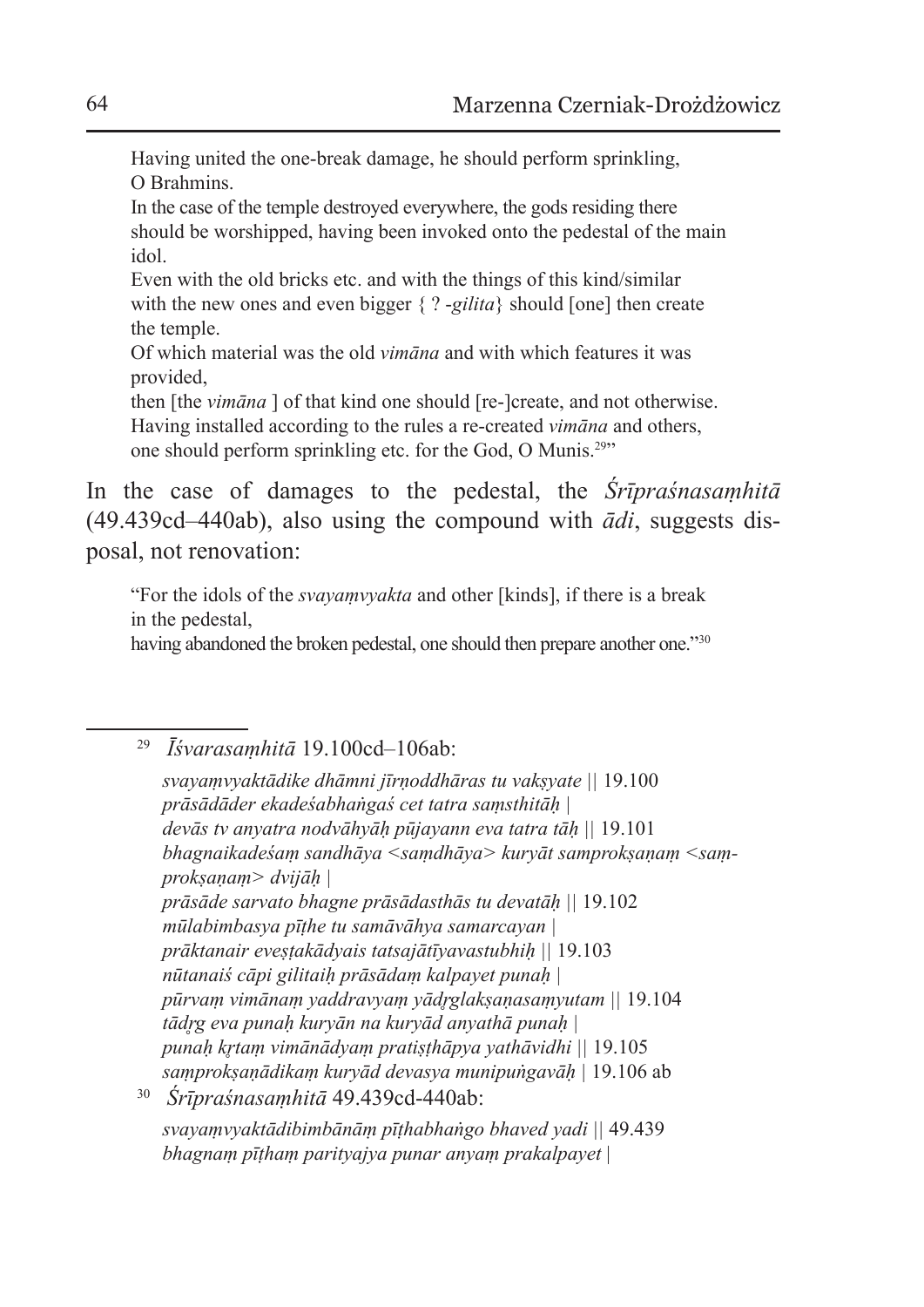As for the damages of the self-manifested idols themselves, the *Śrīpraśnasaṃhitā* recommends sprinkling in the case of renovating of the old one and installation in the case of an exchange for a new idol:

"If there is uniting/repair of the man-made or self-manifested idol, having united [it], one should perform sprinkling, but there is no other rule. If there is a new one, one should perform the installation of the whole idol. The renovation of the temple, pavilion and others is [also] explained here."31

The *Nāradīyasaṃhitā*, though, says that first of all there is no need for the installation (*pratiṣṭḥā*) of the *svavykta* idol and the one established by the *muni*s, but also there is no possibility of getting rid of it, if broken.32 Further on it reads that there are three different rules concerning broken images of different kinds, namely *mānuṣa*, *arṣaka* and *svavyakta*. 33 Nevertheless, further on, the text does not develop this idea and, what is more, suggests that the procedures for different types of images are not different, and reads:

"In this way one should proceed if the temple created by the *siddha*s is damaged.

In the same way if the self-manifested idol or temple, O Twice-born, is damaged, one should proceed; and if the temple and others

<sup>31</sup> *Śrīpraśnasaṃhitā* 49.443cd-444ab:

*mānuṣe vā svayaṃvyakte saṃdhānaṃ vigrahe yadi ||* 49.443 *saṃdhāya prokṣaṇaṃ kāryaṃ na ca tv anyo vidhir bhavet | nūtanaṃ cet pratiṣṭhaiva sarvabimbasya kārayet ||* 49.444 *prāsādamaṇḍapādīnāṃ jīrṇoddhāra ihocyate |*

<sup>32</sup> *Nāradīyasaṃhitā* 15.254:

*na pratiṣṭhāpanaṃ kuryāt svavyakte munikalpite | bhinne jīrṇe 'thavā bimbe prāsāde vā na tat tyajet ||* 15.254

<sup>33</sup> *Nāradīyasaṃhitā* 17.2cd-3ab:

*vidhānaṃ jīrṇabimbānāṃ trividhaṃ parikīrtitam ||* 17.2 *mānuṣaṃ cārṣakaṃ caiva svavyaktam iti bhedataḥ* |

"The rule [concerning] broken images is described as threefold: for a man-made [type], for a *r̥ṣi*-made [type] and for a self-manifested one (*svavyakta*) separately."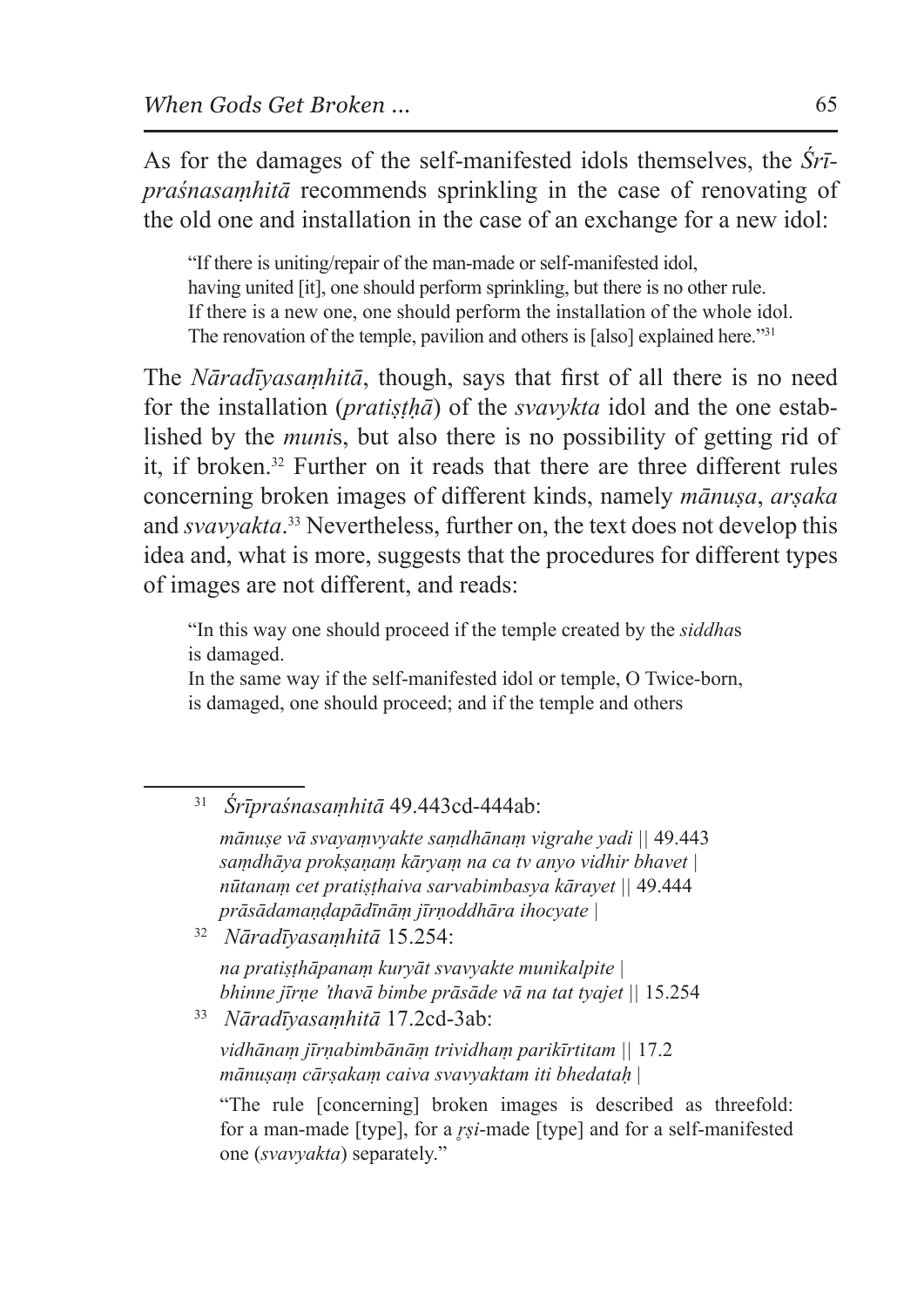[are damaged], no otherwise, O Eminent."<sup>34</sup>

Therefore, as can be seen from the quotations above, Pāñcarātrika texts are not always consistent and clear on this issue, though the tendency of distinguishing the self-manifested idols and temples as better than others and, in consequence, requiring special treatment, is to be seen.

# **Renovation procedures — material repair** *versus* **ritualistic procedures**

Renovation of the temples and images, especially of the main ones (*mūlamūrti/mūlavigraha/mūlabera*), is a complicated process, which requires not only material repair but also particular ritualistic procedures, among them those enabling temporary removal of the god, or rather his potencies, from the temple or from the idol into another place.35 Therefore, one of the characteristic ceremonies is that of transferring divine potencies into the vessels of water called *kumbha*. As the *Īśvarasaṃhitā* reads, the potency, if the period of repair is short, could be removed into a vessel, but if it takes longer, the construction of a provisional pavilion and image is needed.36 After the renovation,

<sup>34</sup> *Nāradīyasaṃhitā* 17.79-80ab:

*evaṃ jīrṇavimāne tu saṃskuryāt siddhanirmite | evam eva svayaṃ vyakte bimbe vāyatane dvija ||* 17.79 *jīrṇe kuryād vimānādau nānyathā dvijapuṅgava |*

<sup>35</sup> S.A.S. Sarma, presenting the process of renovation in the Keralan context, distinguishes between its several elements, for example *jīvodvāsana*— "extracting the life from the idol", *bimboddhāra*—"uninstalling the damaged idol from its pedestal", *jīvāvāhana*—invoking the potencies back to the idol, etc.; see Sarma (forthcoming).

<sup>36</sup> *Īśvarasaṃhitā* 19.26cd-29ab:

*jīrṇabimbagatāṃ śaktiṃ kumbhe tv āvāhya deśikaḥ ||* 19.26 *kurvann abhyarcanaṃ tatra bimbasandhānam <bimbasaṃdhānam> ācaret | māsād arvāksamādhāne kumbhe śaktiṃ samarcayet ||* 19.27 *tadūrdhvaṃ dvādaśābdāntaṃ* [em.; *dvādaśābhāntaṃ* ed.] *samādhānavilambane |*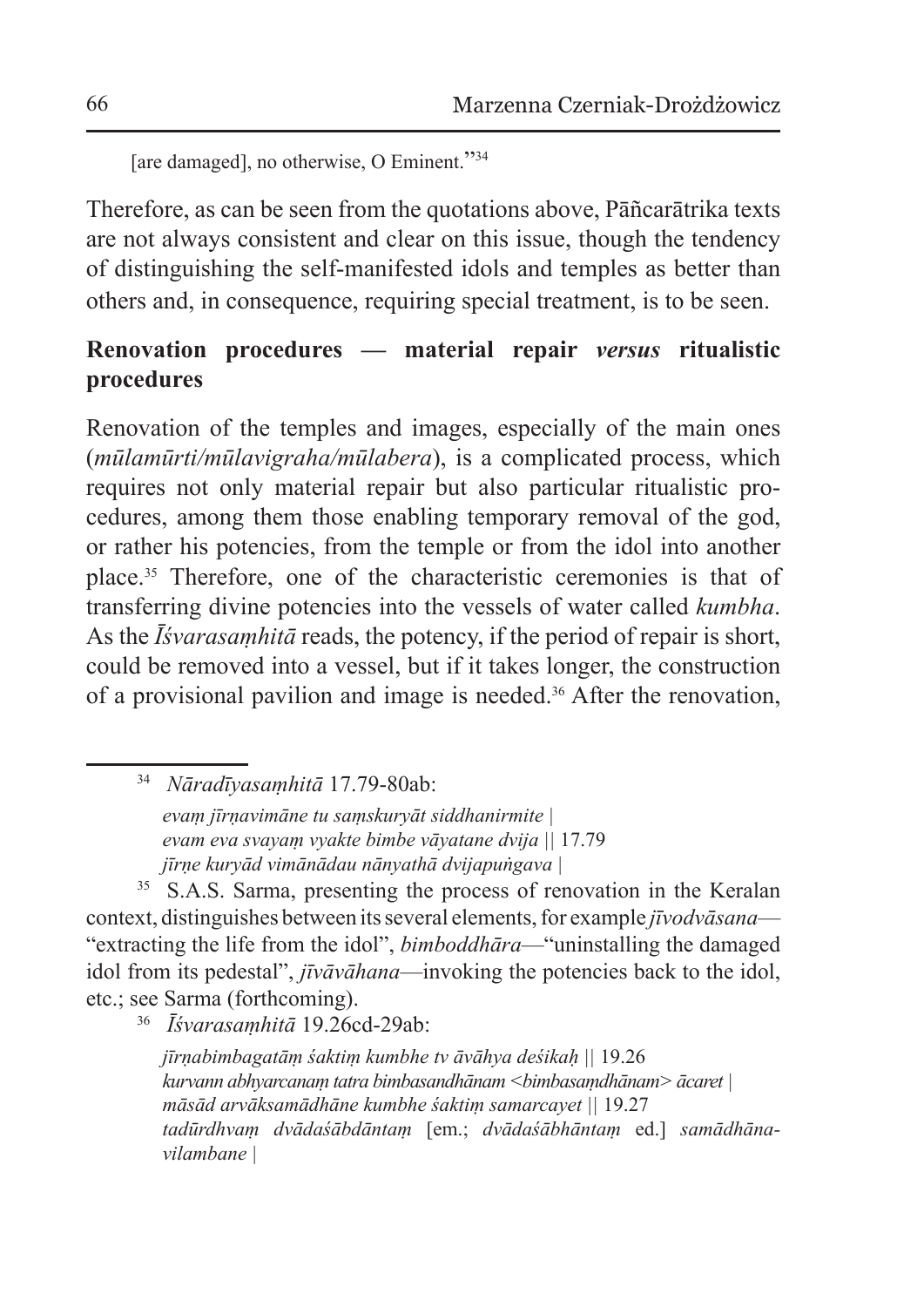the god's potency goes back to the temple and image. This is executed when the priests pour water from these vessels (*kumbhābhiṣeka*) over the image or, in case of renovation of the temple, climb the temple tower and pour down water.

*Abhiṣeka* is one of the most spectacular rituals performed in the temples. This rite, referring to the Vedic times, when sprinkling was also an important element of the ritual, $37$  sometimes has another function and is interpreted differently as a rite adding potency to the images which during long service are liable to impurity and loss of power. It applies especially to the processional idols, which, in addition, leave the temple premises and can face unpredictable events causing impurity, but it also applies to the main, permanent idol, which is visited by so many worshippers that it is difficult to control them fully, therefore among them improper or unauthorized persons could appear, jeopardizing the purity of the place.<sup>38</sup>

Several Pāñcarātrika texts dedicate whole separate chapters or longer passages to the topic of renovation, for example the *Viṣvaksenasaṃhitā* (chapter 36 entitled *jīrṇoddhāravidhi—*"therule [concerning] renovation"), the *Pādmasaṃhitā* (*caryāpāda* chapter 17 entitled

> *kr̥tvā bālagr̥haṃ tatra bālabiṃbaṃ <bālabimbaṃ> yathāvidhi ||* 19.28 *saṃsthāpya tatra tacchaktiṃ samāvāhya samarcayet* |

"The teacher, having invoked into the vessel the potency contained in the damaged image,

doing worship there should undertake the repair of the idol.

If the repair takes place within one month, he should worship the potency in the vessel.

If it is longer and ends within 12 years [or] in case of a delay in repair, having prepared a provisional pavilion and a provisional idol there, according to the rules,

having installed [it] and having invoked this potency, there he should worship it."

<sup>37</sup> See for example Tsuchiyama 2005.

<sup>38</sup> For the question of the divine presence in his representations and the question of "renovation" of the divine potency in the Śaiva tradition one can consult for example Fuller 2004 and Davis 2000.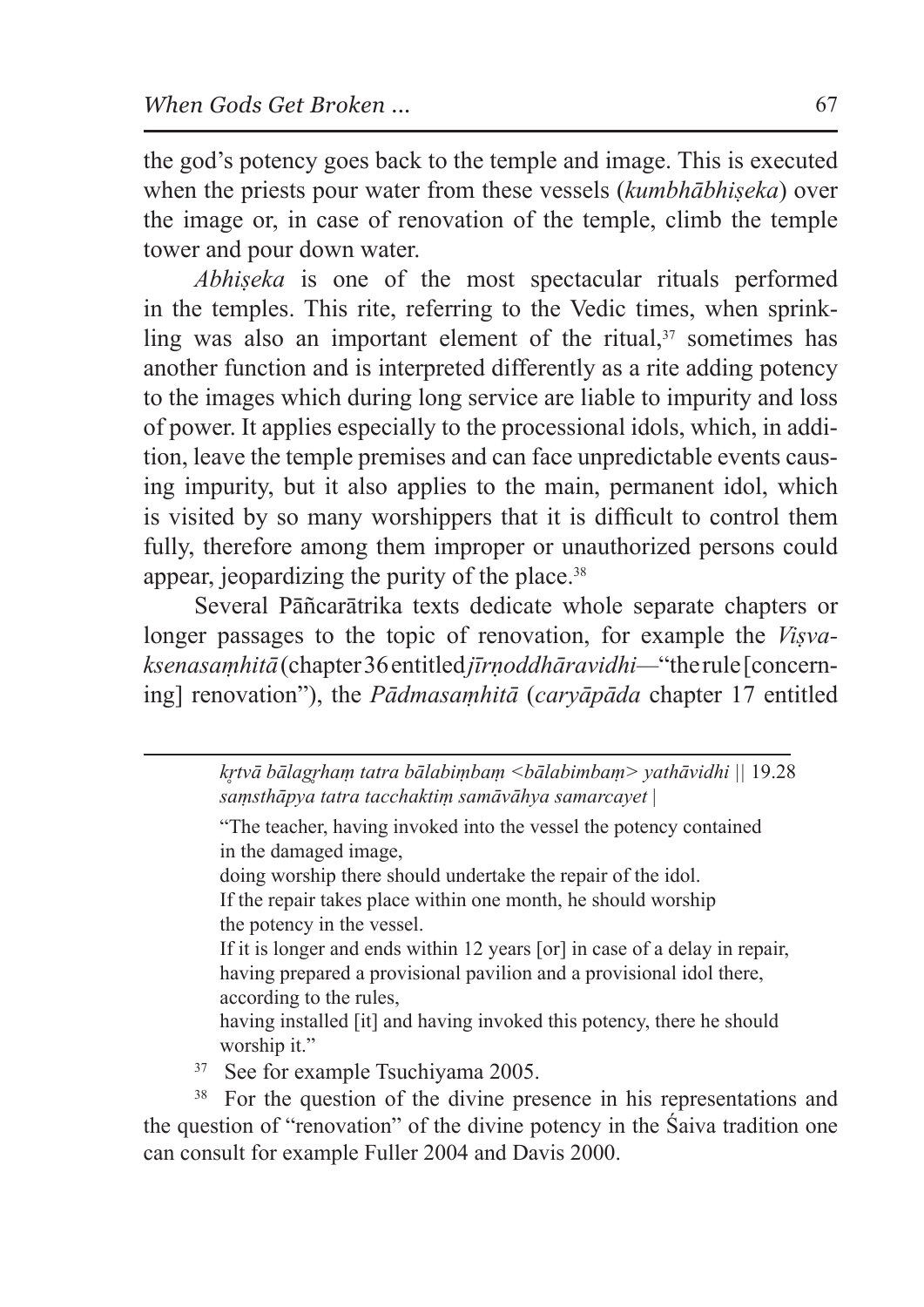*jīrṇoddhārasaṃprokṣaṇavidhi*—"the rule concerning renovation and consecration [sprinkling]"), the *Viṣṇusaṃhitā* (chapter 24), the *Īśvarasaṃhitā* (in chapter 19; especially verses 1–180), the *Nāradīyasaṃhitā* (chapter 17 entitled *jīrṇāsaṃskāravidhi*—"the rule [concerning] the ritual of renovation"), the *Pārameśvarasaṃhitā* (longer passages in the chapters 15.915–957 and 19.350–520), the *Śrīpraśnasaṃhitā* (chapter 49.406–489) and the *Viśvāmitrasaṃhitā* (chapter 23 entitled *jīrṇoddhāravidhi*).

The *Viṣvaksenasaṃhitā* in chapter 36 (*jīrṇoddhāravidhi*) contains elaborate passage concerning renovation of temples and idols, but also comprises many additional notes about maintaining purity and holiness in the god's abodes as well as about the proper executors of the ritualistic activities:

"Let him undertake the renovation of the damaged [idols] together with a skilful artisan.

Otherwise, due to ignorance, he will cause damage to the village, loss of property, destruction of the place<sup>39</sup>—there is no doubt about it.

Therefore, one should firstly remove the Great Hari, who resides in the temple, from the image according to the rule

and, therefore, one should attentively commence the withdrawal of potency (*śakti*). In this way enshrining the highest divinity of the temple in the provisional/ alternate pavilion<sup>40</sup>, in the surroundings of the temple (*prākāra*),

or in the pavilions of the attending deities (*parivāra*) in the outer surroundings, in such a way, according to the described method one should perform preliminary ceremony (*adhivāsana*).<sup>41</sup>

In this way the shortly described renovation of the damaged [idols and temples] should be performed.

<sup>39</sup> This could mean destruction of the place of living, as well as the temple.

<sup>40</sup> Literally "pavilion of removal". It is, possibly, equivalent of the *bālālaya*, the provisional temple pavilion which replaces the actual sanctuary. For *bālālaya* see also footnote 3, p. 44 in the D. Smith's edition of the *Pāñcarātraprāsādaprasādhana*. In other contexts the term could be also understood differently and Smith (*Pāñcarātraprāsādaprasādhana* edition, footnote 36 pp. 158–159) mentions that the term *vinodamaṇḍapa* could also mean "pleasure-recreation hall".<br><sup>41</sup> A ritual taking place the day before the actual ceremony and prepar-

ing for its proper performance. See for example TAK vol. I.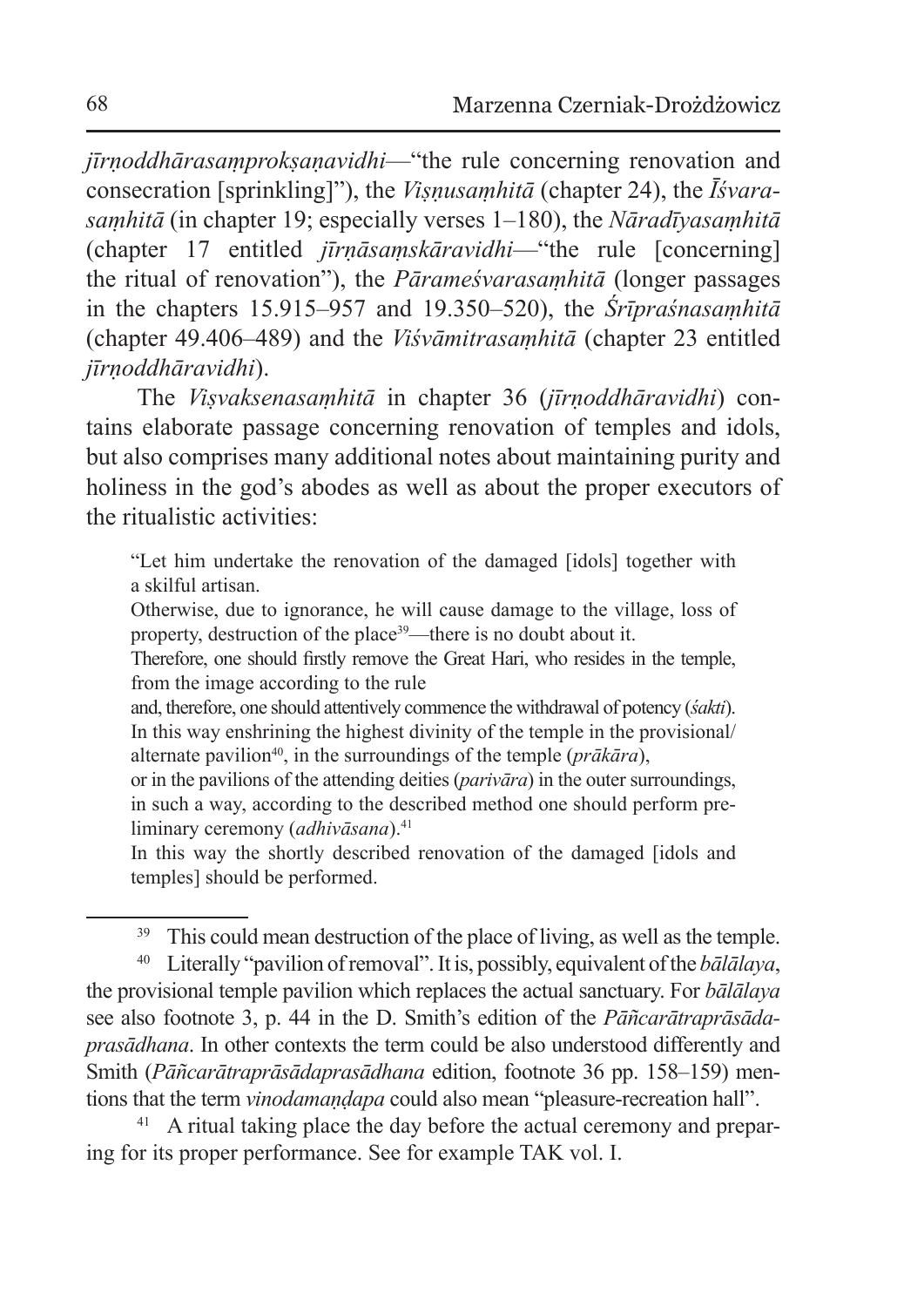Now I will present major rules concerning renovation of damages [and the role] of a teacher, founder and master in craft, $42$  O great wise man." $43$ 

One of the crucial elements of the forthcoming process of renovation is the proper treatment of the old idol.<sup>44</sup> The potency of the idol has to be secured and to enable it some preliminary acts are needed, such as preparation of a provisional place, a temporary abode for performing the ritual (*vinodamaṇḍapa=bālālaya*), providing the proper place for the withdrawal of potency from the idol (or temple) usually into

*evam uktaprakāreṇa śaktim udvāsya nārada* | *jīrṇoddhāraṃ tataḥ kuryāt śilpinā kuśalena tu* || 36.41 *anyathā kurute mohāt grāmanāśo dhanakṣayaḥ* | *sthānanāśo bhavet tatra saṃbhaven nātra saṃśayaḥ* || 36.42 *tasmāt sarvaprayatnena vimānasthaṃ hariṃ param* | *udvāsayen mahābere kramāt pūrvaṃ yathāvidhi* || 36.43 *tasmāt sarvaprayatnena śaktyudvāsanam ārabhet* | *mārgeṇaikena saṃyojya prāsādasyādhidaivatam* || 36.44 *vinodamaṇḍapaṃ caiva vapraprākārake tathā* | *parivārālayādyeṣu bahiḥprākārake tathā* || 36.45 *evam uktaprakāreṇa kārayed adhivāsanam* | *evaṃ saṃkṣepataḥ proktaṃ jīrṇoddhāram athārabhet* || 36.46 *ataḥ paraṃ pravakṣyāmi jīrṇoddhāravidhiṃ param* | *ācāryaṃ yajamānaṃ ca takṣācāryaṃ mahāmune* || 36.47

<sup>44</sup> An interesting example of the treatment of an old main image of god is connected with the Adi Varadarāja image from the Varadarāja temple in Kāñcīpuram. It was made of wood from Atti tree (*Ficus Glomerata*) and thus was called Atti Varadar or  $\bar{A}$ di Atti Varadar. In about the 15<sup>th</sup> century A.D. it was replaced or rather displaced into the tank, while a new one, made of stone, replaced it in the temple. The old image is therefore still kept in the temple in its holy tank and is removed once in 40 years. On this occasion a ceremony called *maṇḍala ārādhana* is conducted; see, for example, Raman 1975. I would like to thank Prof. Ute Hüsken for drawing my attention to this special treatment of the old image and for the information that this particular old *mūrti* is considered by the followers as a very powerful and effective form of god.

<sup>&</sup>lt;sup>42</sup> The term *taksa* applies mainly to the work in wood and stone.

<sup>43</sup> *Viṣvaksenasaṃhitā* 36.41–47: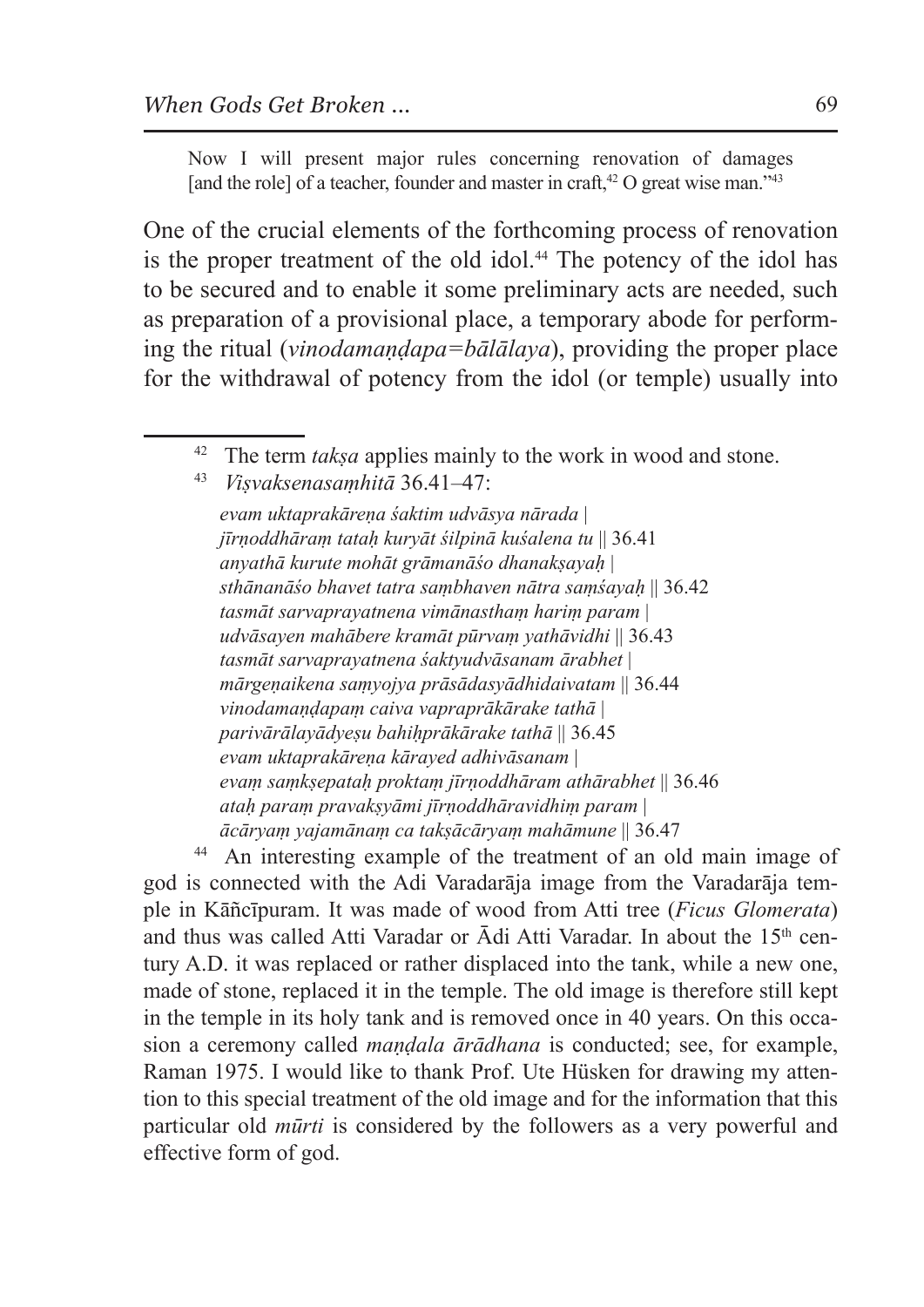a vessel, in which it will be safely kept untill the moment of the reinstallation of the idol.

Afterwards the *Viṣvaksenasaṃhitā* gives a realtively thorough description of the details concerning the reparation of idols with different damage and made of different types of material:

"If a clay idol is damaged, [its wooden or metal] frame  $(\sin a)$ ,<sup>45</sup> clay, cloth or cord<sup>46</sup>, they should be recreated from clay or one should order to make them of stone.

If a stone image is damaged [its parts should be recreated] with metal or stone.

If an image of jewels is damaged [it should be recreated] with gold or silver.

[Images] of wood, clay, stone, metal/iron and others, golden and made of jewels in [this] order

are considered better and better, beginning from the first one.

[Images] of gold and jewels by some are considered equal,

others as equal [consider images] of stone and metal, O Divine Muni.

Golden, silver, made of copper are the same, O Nārada.

One should order to create processional (*utsava*) images and others, knowing that they are called metal ones.

If he [renovates them] according to the wish of the founder, [he creates them] according [their, namely founders"] wealth.

And then, O Best of *munis*, he does not use lead or iron."<sup>47</sup>

<sup>46</sup> Cloth and cords should be wrapped around the core-frame. 47 *Viṣvaksenasaṃhitā* 36.48–53:

*mr̥ṇmayapratimājīrṇe śūlamr̥tpaṭarajjavaḥ* | *punas tu mr̥ṇmayāḥ kāryā śilayā vāpi kārayet* || 36.48 *śailajapratimājīrṇe lohajāḥ śailajās tathā* | *ratnajapratimājīrṇe sauvarṇaṃ vāpi rājatam* || 36.49 *dārumr̥cchailalohādyā rukmaratnādikāḥ kramāt* | *uttamā iti vijñeyā uttarottaram agrataḥ* || 36.50 *rukmaṃ ratnaṃ samānaṃ ca kecid āhur manīṣiṇaḥ* | *śilālohaṃ ca sadr̥śaṃ devarṣe iti kecana* || 36.51 *hāṭakaṃ rajataṃ tāṃraṃ samānam iti nārada* | *lohaśabdena saṃjñātvā kārayed utsavādikam* || 36.52 *yajamānasya vāñchā* [corr.; *vācchā* ed.] *cet yathāvittānusārataḥ (!)* | *asmin munivaraśreṣṭha trapukaṃ cāyasaṃ vinā* || 36.53

<sup>&</sup>lt;sup>45</sup> The sculptures have inside it a kind of supporting core or frame, which can be made of wood or metal. The description of the technique of making idols can be found for example in Sthapati 2002, pp. 223–232.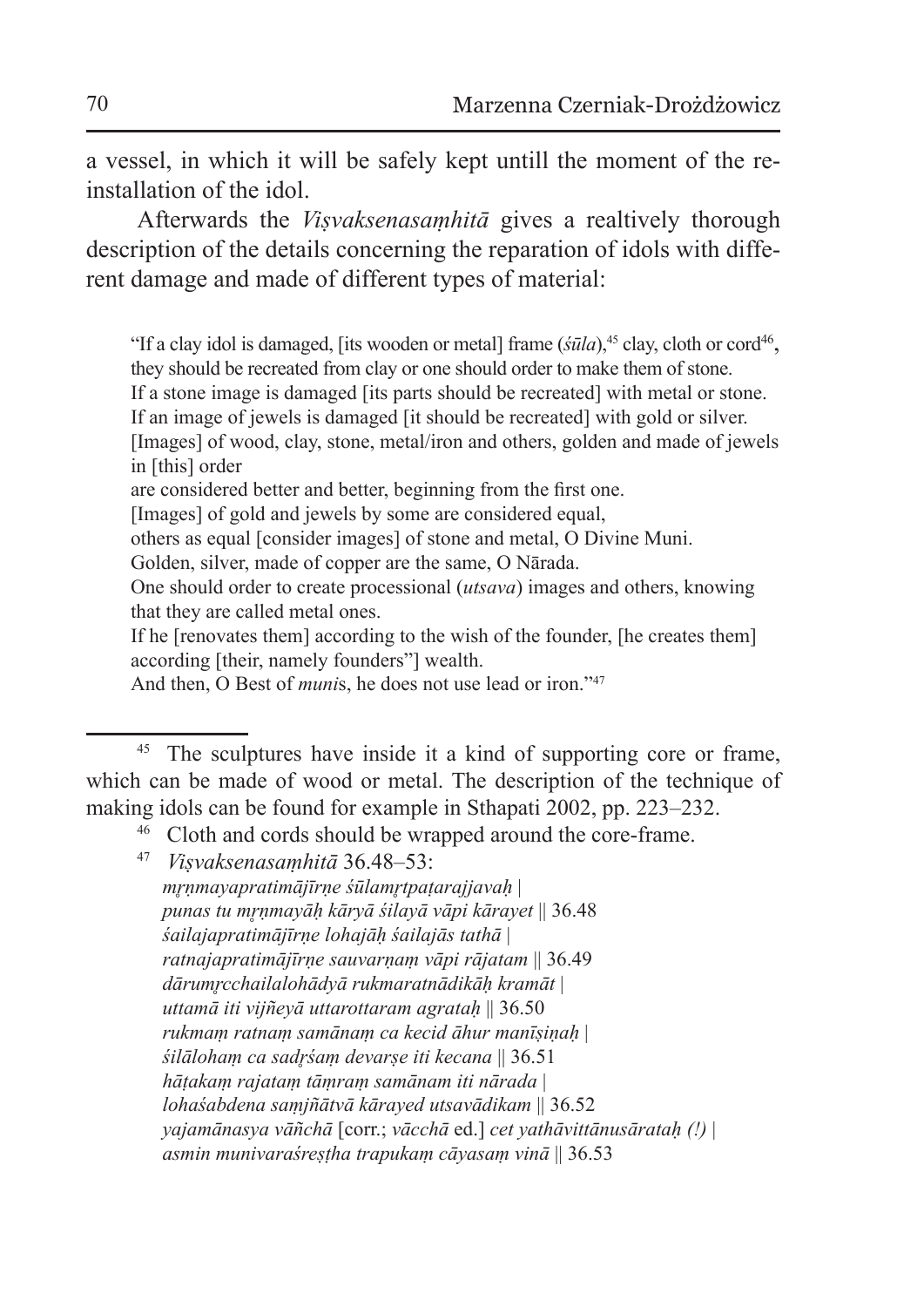In addition, in a further passage, the *Viṣvaksenasaṃhitā* describes the features needed for a Brahmin to be entitled to perform rites in the temple, among them the installation. Here, apart from knowledge, many mental qualities, physical or physiological aspects as well as the appearance are also considered. The text says that among other things he should be patient (*dānta*), satisfied with whatever comes to hand (*yadr̥cchālābhatoṣaka*), controlling his anger (*jitakrodha*), full of devotion (*bhaktimat*). He should not be ill (*sarvarogavivarjita*) or bald (*śipi)*, he should not be small but also not too tall (*hrasvākāra, atidīrgha*), and nice and healthy nails (*varjayed devakāryeṣu kunakhī ca viśeṣataḥ*) are also important for someone who is supposed to touch the image of god.48

Yet another important Pāñcarātrika text, elaborately describing the ritual, namely the *Pādmasaṃhitā* in chapter 17 of its *caryāpāda*, entitled "the rule [concerning] renovation and consecration" (*jīrṇoddhārasaṃprokṣaṇavidhi*), also includes the description of the process of renovation, though it is less detailed. It, for example, forbids the removal of images that could still be repaired (*samādhātavya*), but if they are devoid of limbs (*hīnāṅga*), they should be thrown away and new ones should be created (*hitvā tāni punaḥ sr̥jet*). Even if only some repairs are to be done, the god's potency should be invoked away into a *kumbha* vessel and after renovation and finishing preparatory acts, one should undertake installation.49 An image made of metal which is to be thrown away should be melted down and only then one can create a new one. If the image of god is damaged, during the process of

<sup>49</sup> PādS *cp* 17.15: *kumbhe śaktiṃ samāvāhya nirmāya ca yathāpuram* | *adhivāsādikaṃ sarvaṃ pratiṣṭhāyām ivācaret* || "Having invoked the [god's] potency into the *kumbha* vessel and after making [repairs] as previously, one should undertake all preliminary acts etc. as during the installation."

The ViṣvS continues the topic in verses 36.54–92.

VisvS 36.93-117ab.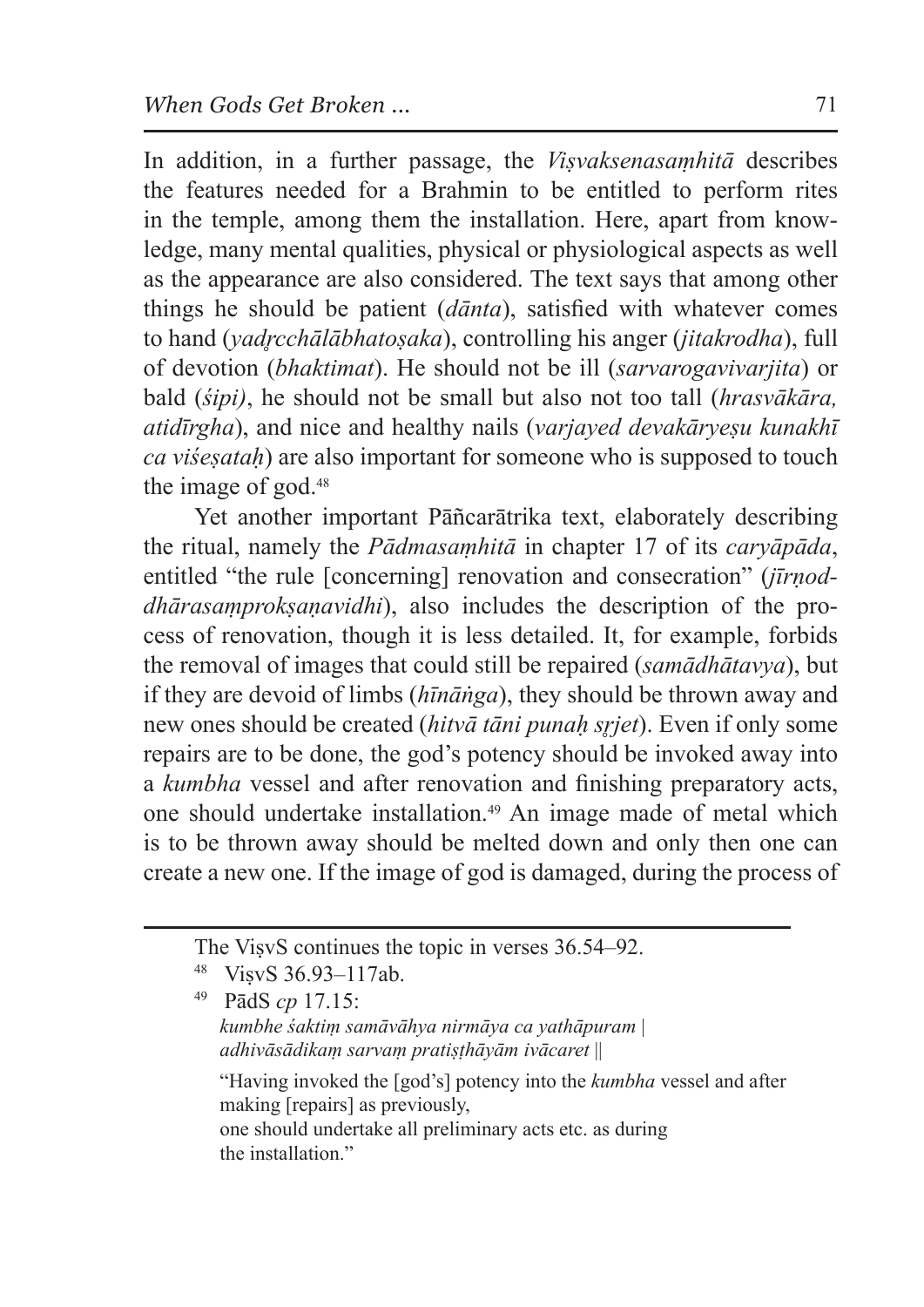recreation of a new one, the goddesses previously accompanying him should be united with him again and there is no need to create new idols of the goddesses.50 If parts such as a halo, pedestal and other elements of the image or attributes such as the *cakra* are weak, not very solid and unstable/moveable, the image should not be worshipped unless repaired. In such a case the potency of the [subsidiary] image should also be removed to the main image or into the vessel.51 The old pedestal can serve for the installation of the new image or, if it is also damaged, a new one is to be used.52 A provisional, small temple (*bālālaya*)

<sup>50</sup> PādS *cp* 17.7–8ab:

*tyaktaṃ ca lohajaṃ bimbaṃ dāvayitvā punaḥ sr̥jet* | *deve jīrṇe punaḥsr̥ṣṭau devyaḥ prācyo yathāsthitāḥ* || 17.7 *tābhir eva punar yojyo devo nānyāḥ sr̥jet punaḥ* | 17.8ab

"One, having melted down the metal image to be thrown away, should then recreate it.

If the damaged [image of] God is recreated, if there were accompanying goddesses proviously established,

with them again the God should be united; other ones should not be created."

<sup>51</sup> PādS *cp* 17.9–10abc:

*prabhāpadmāsanādīnāṃ vaikalye calane `pi vā* | *āyudhe `pi ca cakrādau yaṣṭavyo nāsamāhitaḥ* || 17.9 *udvāsya pratimāśaktiṃ mūlabere ghaṭe `pi vā* | *cakrādeś ca samādhānaṃ kāryaṃ* | 17.10c

"If the halo, lotus [-like] pedestal and others are imperfect or even movable and if the weapon, discus and other [attributes are damaged], one should not worship an imperfect [idol]. After removal of the potency of the idol into the main idol or even into a vessel,

one should undertake repair to the discus and other [attributes]."

<sup>52</sup> PādS *cp* 17.11cd–13:

*bimbe purātane jīrṇe navabimbaṃ kr̥taṃ yadi* || 17.11 *taṃ pīṭhe sthāpayed devaṃ na doṣaḥ padmasambhava* | *pīṭhe `py anūtane jīrṇe navaṃ kr̥tvā yathāpuram* || 17.12 *tadbimbaṃ sthāpayet pīṭhe pratiṣṭhākarmabhiḥ sadā* | *na doṣas tatra vijñeyaḥ prabhādīnāṃ caturmukha* || 17.13

"If the idol is damaged and old and when the new one is prepared, then [the image of] the god should be placed on the pedestal. By [doing] this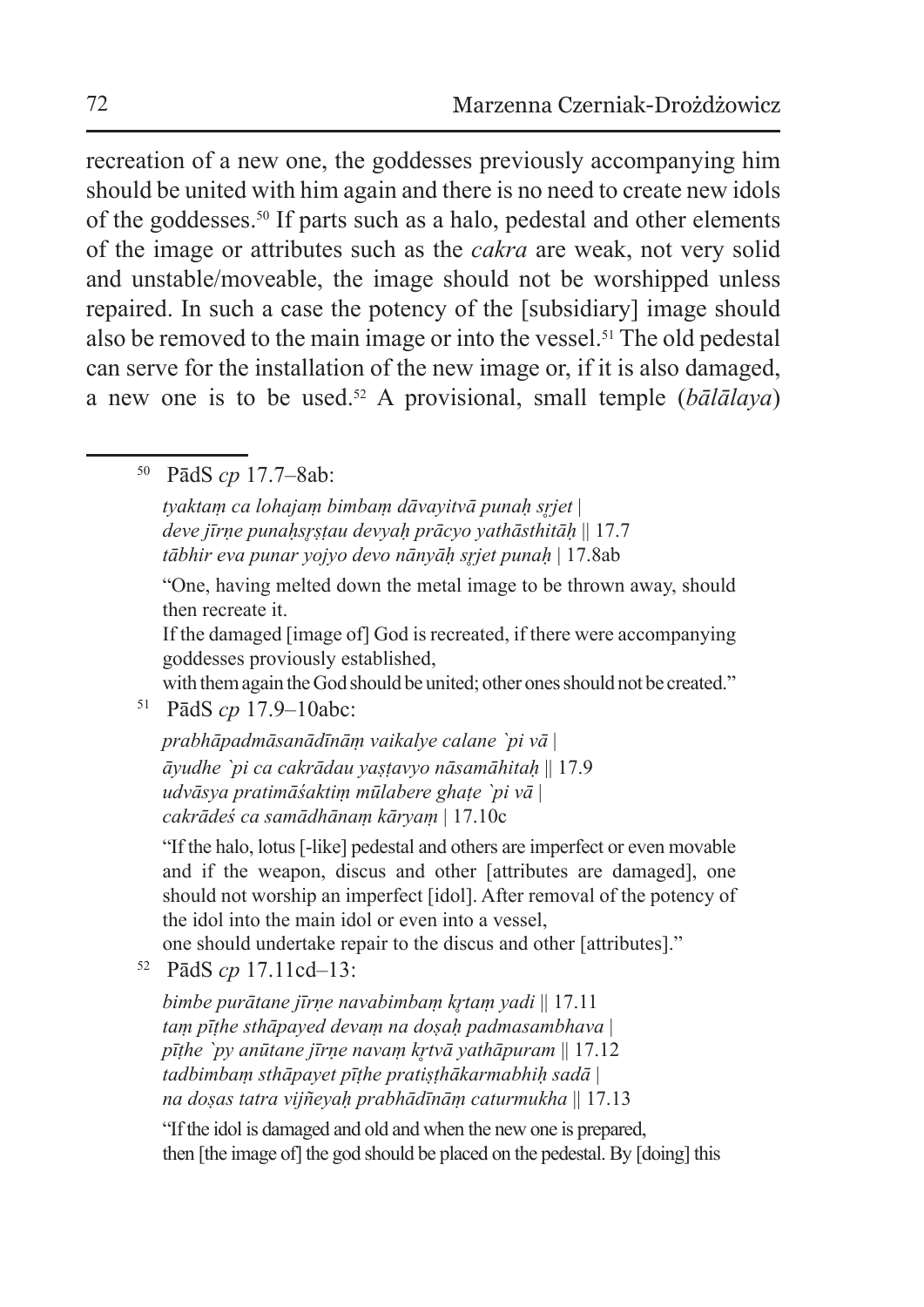should be prepared and there the power from the damaged idol should be invoked into the new image. The priest should suspend offerings to Viṣṇu and the old, damaged idol should be buried in the earth or thrown into the water.<sup>53</sup>

If the temple itself is damaged, the god in his main *mūrti* should be worshipped together with his attendants in the provisional temple. If both the main idol and the temple are destroyed, attending deities should be removed to the main *mūrti*. Less important idols should not be neglected and removed from the temple which is not damaged. When the main idol and the idol for daily offerings (*kautuka*) are destroyed, the other gods should not be removed into another place.<sup>54</sup>

```
he does not commit an offence, O Lotus-born.
```
Even if the pedestal is old and destroyed, having made a new one as previously, one should place the image on the pedestal always with [the accompaniament of] the installation ceremony.

Then he does not commit an offence [connected with the usage of the damaged] halo and other [elements], O Four-faced."

<sup>53</sup> PādS *cp* 17.14–15ab:

*bālālayaṃ kalpayitvā tatra śailādivastuṣu* | *bimbe tu śaktim āvāhya jīrṇebhyaḥ pūjanaṃ hareḥ* || 17.14 *tyaktaṃ ca bimbaṃ nikhanet kṣitau vāmbhasi nikṣipet* |

"Having constructed a provisional temple of stone or other materials, having invoked the potency from the damaged [figures] to the idol, the worship of Hari one should abandon. He should bury the image in the earth or throw it into the water".

<sup>54</sup> PādS *cp* 17.15cd–18ab:

*prāsāde cāpi śithile pūjayed bālaveśmani* || 17.15 *upetaṃ parivāraiḥ svair devaṃ mūle yathā tathā* | *ujjīrṇe* [corr.; *ujīrṇe* ed.] *dhruvabimbe tu jīrṇe dhāmani ca sthitān* || 17.16 *devān devaparīvārān mūlabere niveśayet* | *ajīrṇadhāmaniṣṭhānāṃ jīrṇe tu dhruvakautuke* || 17.17 *nodvāso `nyatra kartavyo devādīnāṃ caturmukha* |

"If the temple is damaged, one should worship in the provisional dwelling the God in the main form together with his companions, according to possibilities.

If the main image is destroyed and the building,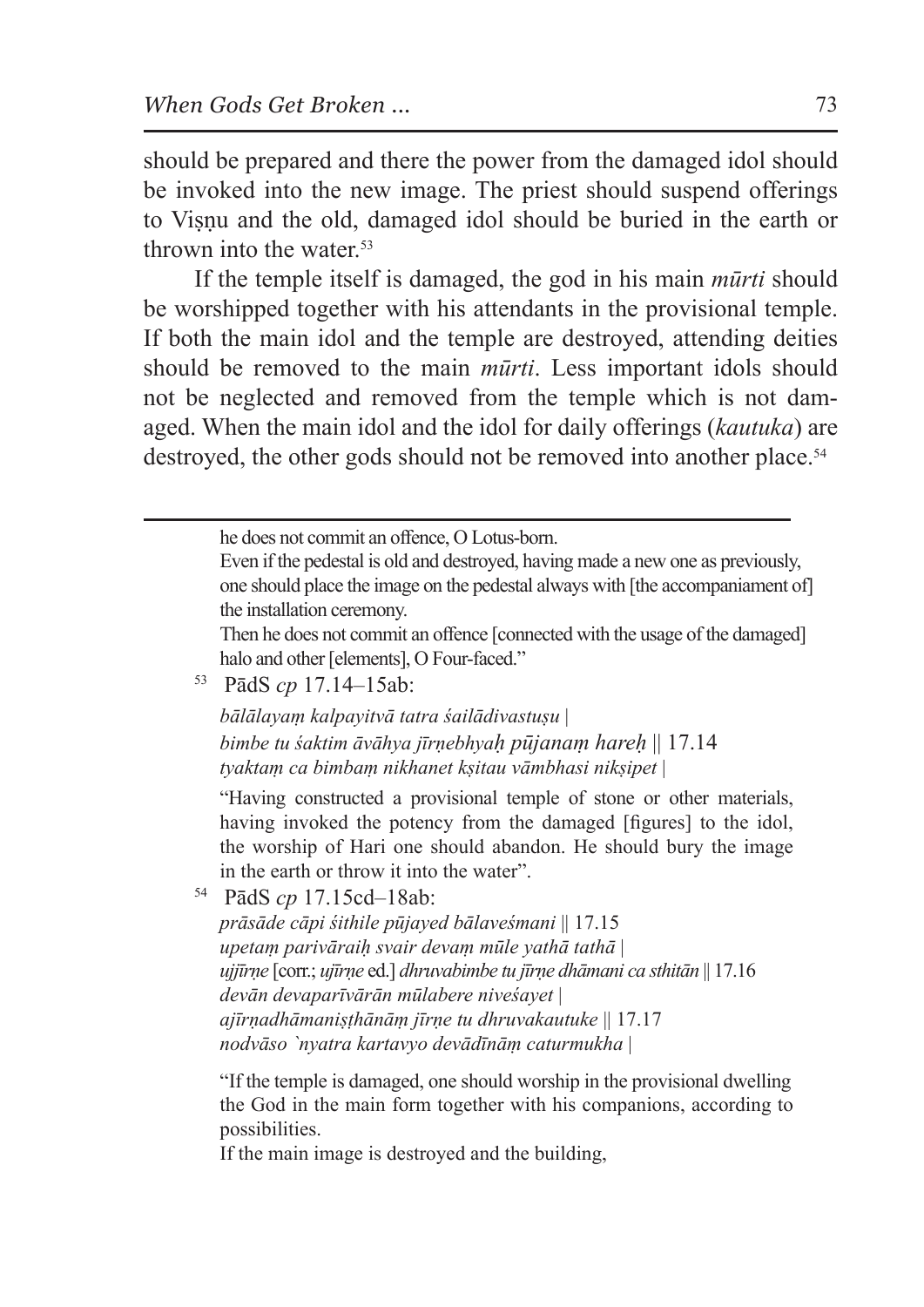The text says also, that the fruit of both ceremonies, namely the first installation and the re-installation of the renovated idol is the same, and this applies also to the renovation of the temple and other elements. If during the ceremony improper texts are used, the agents of the ritual acts are improper as well as the idols themselves, it will bring destruction of subjects, their king and kingdom.<sup>55</sup> At the time of installation of several images after their renovation, the same procedures are applied. The sacrificial idol<sup>56</sup> is placed on the altar (*vedi*) or in the pavilion, but the preliminary acts and bath are not performed, as well as the ceremony of the opening of the eyes of the idol, and the withdrawal and imposition of the *tattva* elements are not needed.<sup>57</sup> All the acts prescribed in the texts should be duly executed and when the main image is ready, the same, already known procedures should be followed. First the temporary image and the processional idol

> one should transfer the deities, God's companions, established [there] into the main image.

> When the temple is undamaged but the main image and processional ones are destroyed,

> the accompanying gods residing there should not be removed elsewhere, O Four-faced".

<sup>55</sup> PādS *cp* 17.33cd–35ab:

*apūrvakalpane jīrṇe samuddhāre dvayor api* || 17.33 *tulyaṃ phalaṃ kalpanānāṃ dhāmāder nāsti saṃśayaḥ* | *tantrādhikārimūrtīnāṃ vyatyaye* [em. Varada Desikan (ÉFEO, Pondicherry); *vyatyaje* ed.] *kalpite punaḥ* || 17.34 *nr̥ṇāṃ narapateś cāpi rāṣṭrasya ca bhavet kṣayaḥ* |

"When it is created for the first time and when the destroyed [buildings] are renovated, of both [these activities] The fruit is the same, [in the case of] the construction of the abode [of God] and others—there is no doubt [about it]. When improper texts, executors and images are used, it causes the fall of subjects and the king, as well as the kingdom."

<sup>56</sup> The term *karmārcā*, which is usually synonymous with *kautukabera*, means a type of image, one of several which are used in the temples. It is meant for offerings. See also TAK vol. II.

<sup>57</sup> These are the elements of the regular, first installation (*pratiṣṭhā*)*.*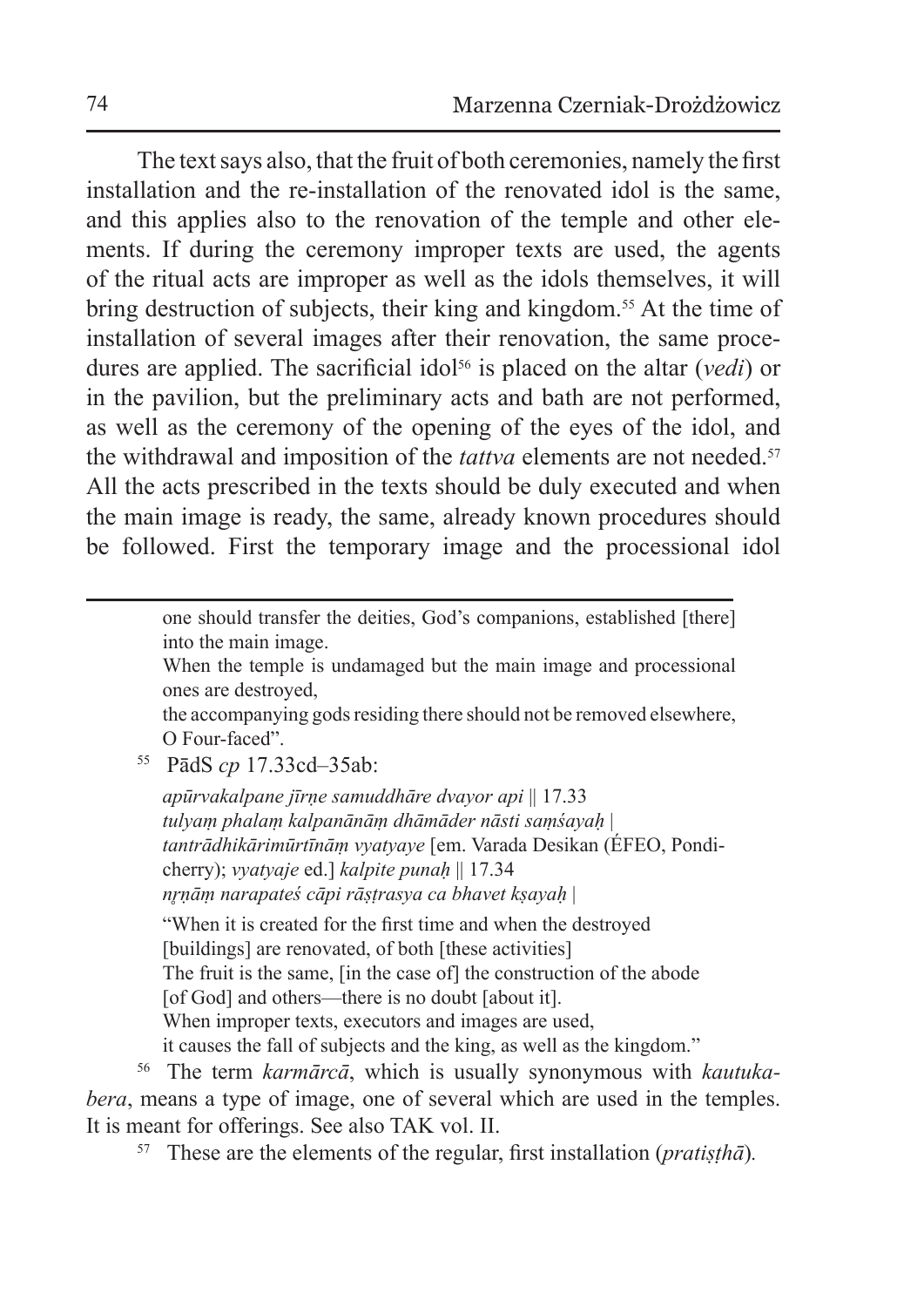should be honoured and then the potency of god should be invoked into the vessel which is worshipped after placing it on the mould of grains of rice. At a proper time the god's potency should be invoked back into the main idol according to the procedures described in the *śāstra*s.58

Accompanying deities are placed only in the water of the vessel called *kumbha*. The one acting in such a way brings prosperity to all.<sup>59</sup>

<sup>58</sup> PādS *cp* 17.35cd–39:

*bahuberapratiṣṭhāyāṃ jīrṇoddhāre yathāpuram* || 17.35 *karmārcāṃ sthāpayed vedyāṃ śāyayec cāpi maṇḍape* | *nādhivāso jale kāryo na netronmīlanaṃ tathā* || 17.36 *na tattvasaṃhārotpādau sarvaṃ karmāny athācaret* | *mūlabimbaṃ samāsādya prāgvat sarvaṃ samācaret* || 17.37  $b$ ālakautukam abhyarcya yātrāmūrtiś ca [ms M<sub>2</sub>; yātrāmanyatra ed.] *tadgatām* | *śaktiṃ kumbhe samāvāhya kumbhaṃ dhānyasthitaṃ punaḥ* || 17.38 *abhyarcya samaye prāpte mūlabere guruḥ svayam* | *śaktiṃ niveśayec chāstradr̥ṣṭena vidhinā harau* || 17.39 "During the installation of many images and during renovation as previously

the image [which in the meantime] is worshipped, should be installed on the altar and laid down in the pavilion.

The preliminary ceremony is not needed, neither a bath, nor [the ceremony of] eyes' opening,

or [the ceremony] of removal and [subsequent] imposition of elements *tattva*. One should perform all the [prescribed] acts.

When one has the main image made, one should execute everything as previously.

Having worshipped the provisional image for daily offerings as well as the processional image,

having invoked the potency [residing there] into a *kumbha* vessel, then this *kumbha*, placed on the [pile of] grains,

having been worshipped [by him], when the [right] time comes, into the main image the teacher himself

transfers the potency into Hari, according to the rule of the *śāstra*." 59 PādS *cp* 17.40:

*kumbhatoyāv aśeṣeṇa parivāraprakalpanam* | *utsavaṃ kārayed ante sarvaśāntikaro hi saḥ* ||

"One should place all accompanying deities in the water of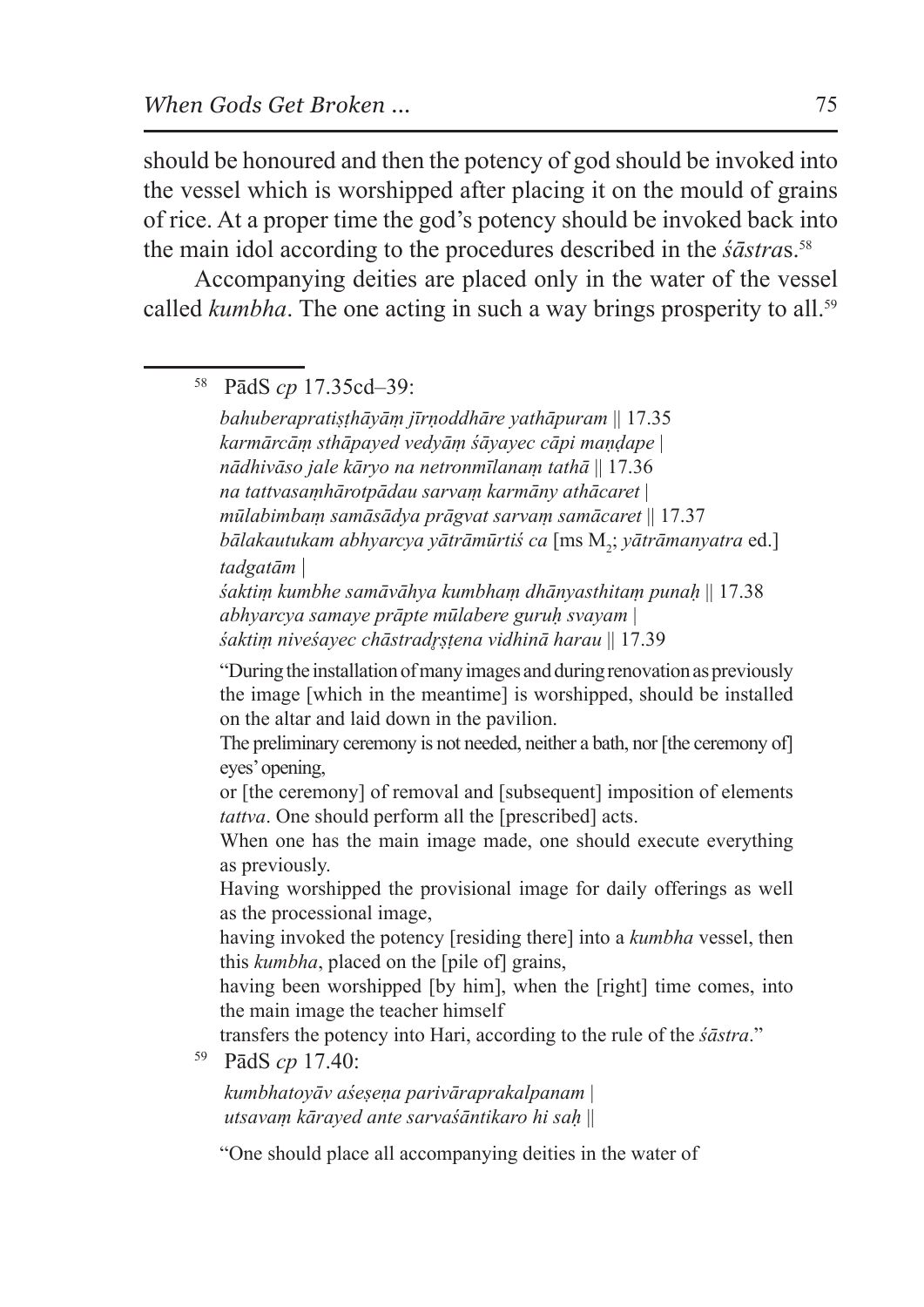Yet another Pāñcarātrika text, with Keralan affiliation, the *Visnusaṃhitā*, 60 refers elaborately to the renovation ceremony. In its chapter 24 (24.3) the text compares the renovation of the idols and the god's change of place of residence with the act of abandoning the body by the soul:

 *dehaṃ dehī yathā jīrṇaṃ tyaktvā dehāntaraṃ vrajet* | *tyaktvā jīrṇaṃ tathā bimbaṃ devo `pi bhajate navam* ||

"Same as the dweller of the body, abandoning the old one, heading towards the other [new] one,

in the same way, disusing the old image, God assumes the new one."

In the further part of the same  $24<sup>th</sup>$  chapter of the VisnuS one can find a relatively detailed description of the technique of the renovation of the idol, beginning with the removal of the old one<sup>61</sup>:

> "Accompanied by the priests, who follow him, the teacher himself removes the bindings of the pedestal $62$  with a golden and clean plough, while [reciting] an eight-syllable *mantra*. [Treating the idol] as the remnants from the offerings, while lifting [the image, one recites]:

the *kumbha*

<sup>60</sup> See for example Sarma (forthcoming).

<sup>61</sup> The description in the *Viṣṇusaṃhitā* can be compared with Keralan texts, and the subject was treated by S.A.S. Sarma in his paper entitled "'Re-Installation' of idols replacing damaged ones, with special reference to the ritual literature of Kerala", presented at the International *Conference Consecration Rituals in South Asia*, 19–20 October 2012, Department of Archaeology and Religious Studies, The Norwegian University of Science and Technology, Trondheim (to be published soon). I am grateful to Dr. S.A.S. Sarma [ÉFEO, Pondicherry] for providing me with the text of his unpublished article.

 $62$  In the beginning the pedestal, if it is for example made of clay or cement, is not firm, therefore before the material stiffens, it should be wrapped around, usually with a rope, to keep its shape. After stiffening of the material of which the pedestal has been made, the wrapping should be removed.

<sup>[</sup>and] finally, one should mandate a festival—he is the one who brings about the prosperity for all."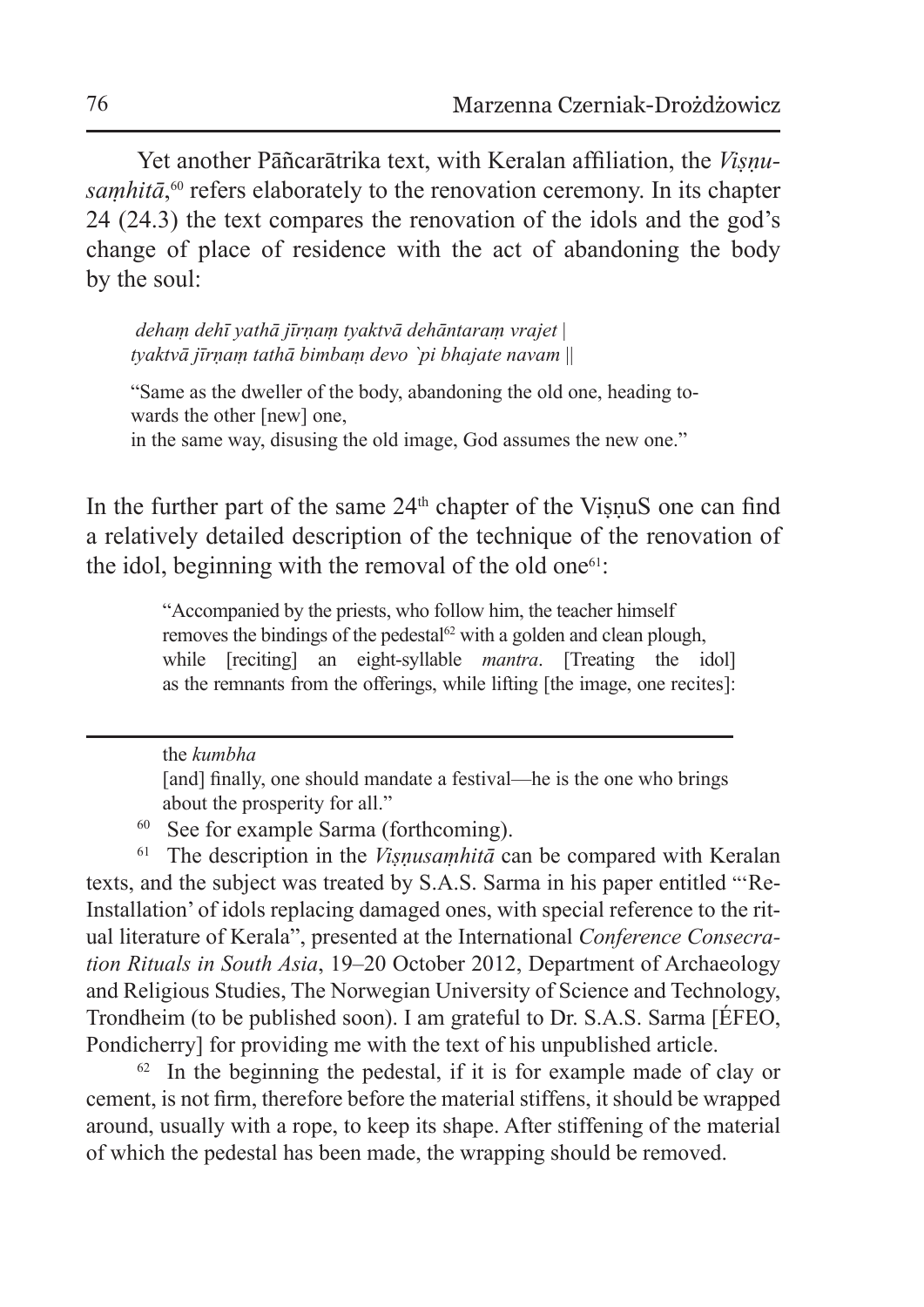'I am Viṣvaksena.63

"Making [his] thoughts fixed and reciting *bhūr*, *bhuvaḥ*, *svaḥ*,

the *sādhaka* should take out the idol from the hollow using a device. Reciting Vedic hymns, with music and shouting *jaya* many times, with dance, singing and laughing, one should lead the idol outside. Having covered it up with a delicate new cloths, having executed rituals (*upacāra*),<sup>64</sup> together with [*mantra*] *gāyatrī*, ended with *pranavamantra* and with other [concluding formulas], on the right side [to the south], after heaping up a quadrangle elevation (*sthaṇḍila*) with sand, and after dredging it with sesame seed and *darbha* grass, he should order to lay the idol down there. Let him purify it with water, let him worship it with perfumes, flowers and other [substances]. Having walked around [it] three times in the direction opposite/reverse to *pradakṣiṇa*, one should dredge [it] with sesame seeds and rice. Then, having covered [the image] with other delicate cloths and putting [it] on the vehicle/mount *vāhana* adorned with an umbrella, flag and banners and ornamented with fans, with the accompaniment of exclamations of nobles, one should lead [it] to the river which tends to the sea. Then, meditating deeply on the four-armed Viṣvaksena [using] his *mantra* ending with [the word] *namas*, one should throw the idol into the water. The pedestal and the *brahmaśilā* stone should be considered as impure [namely as the remnants from the offering] (*nirmālya*)."65

<sup>63</sup> Viṣvaksena is the one to whom the remnants of the offerings in the temple belong.

<sup>65</sup> *Viṣṇusaṃhitā* 24.36–45ab: *āvartayadbhir r̥tvigbhir ācāryaḥ sahitaḥ svayam | visr̥jya pīṭhikābandhaṃ sauvarṇair lāṅgalaiḥ śubhaiḥ ||* 24.36 *aṣṭākṣareṇa nirmālyaṃ viṣvakseno 'ham uddhare | iti kr̥tvā sthirāṃ buddhiṃ bhūr bhuvaḥ suvar om iti ||* 24.37 *gartād utthāpayed bimbaṃ yantrayogena sādhakaḥ | vedastotrajapais tūryair jayaśabdaiś ca puṣkalaiḥ ||* 24.38 *nr̥ttagītāṭṭahāsaiś ca tato bimbaṃ nayed bahiḥ | ahatair vasanaiḥ ślakṣṇaiḥ samantāt pariveṣṭya tu ||* 24.39 *kr̥tvopacāraṃ gāyattryā praṇavādyantaruddhayā | dakṣiṇe sthaṇḍilaṃ kr̥tvā saikataṃ caturaśrakam ||* 24.40

<sup>64</sup> TAK vol. I.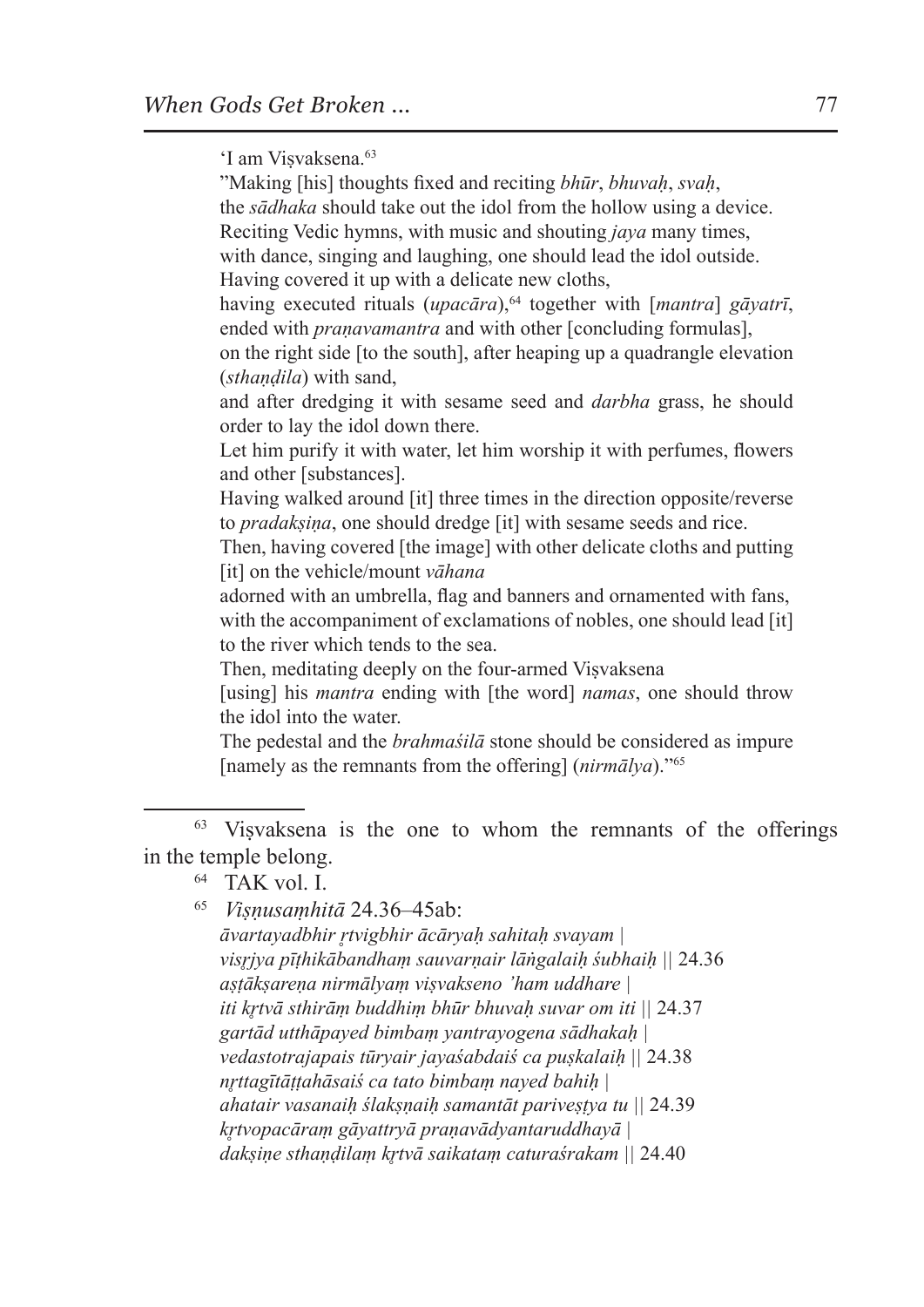The *Viṣṇusaṃhitā* continues its teaching referring to different types of damages:

"One should get rid of it if the arms of the idol are damaged,

if limbs are broken or deformed, one should get rid of it.

If a finger of one arm is broken, or two, one should not throw away the image.

If there are more [damages], one should get rid of it, and also if three [limbs/fingers] are broken.

Even if toe is broken, one [should do] like that, otherwise one should [re-]create it,66

or if it [the image] is ruptured, one should get rid of it, as well as if it is broken.

A finger, if damaged should be re-created with gold, or [if] two [fingers are damaged].

If a stone figure or metal one [is damaged], with copper or silver [it should be repaired].

If a weapon is broken, one should always re-create it with gold,

if a tiara or earrings [are damaged] and if cloths and other [elements are damaged], one should [re-create them].

If the image was abandoned, as [it happens] in the case of theft, one should undertake

an installation and perform offering; [even if] the pedestal is not damaged, it should not be re-used.

At the conclusion of the offering [one should prepare] fresh and pure substances, a pedestal (*piṇḍika*), water, spikes of crop [or corn]. There are two kinds of pedestals:

a stone one should be buried in a hollow, a wooden one should be burnt in the fire.

One should use jewels and prepare metal, and then should get rid of the clay [form]. One should throw all [the rest] and the clay [form]

*tilān vikīrya darbhāṃś ca pratimāṃ tatra śāyayet | kṣālayet tatra tāṃ toyair gandhapuṣpaiś ca pūjayet ||* 24.41 *trirapradakṣiṇaṃ kr̥tvā satilais taṇḍulaiḥ kiret | tato 'nyair vasanaiḥ ślakṣṇair ācchādyāropya vāhanam ||* 24.42 *chatradhvajapatākābhiś cāmaraiś copaśobhitam | mahājanaravair yuktaṃ nadīṃ sāgaragāṃ nayet ||* 24.43 *tatrāgādhe tato dhyātvā viṣvaksenaṃ caturbhujam | tanmantreṇa namo 'ntena bimbam apsu vinikṣipet ||* 24.44 *pīṭhaṃ brahmaśilāṃ cāpi nirmālyam iti cintayet |*

<sup>66</sup> It can be replaced or covered with metal.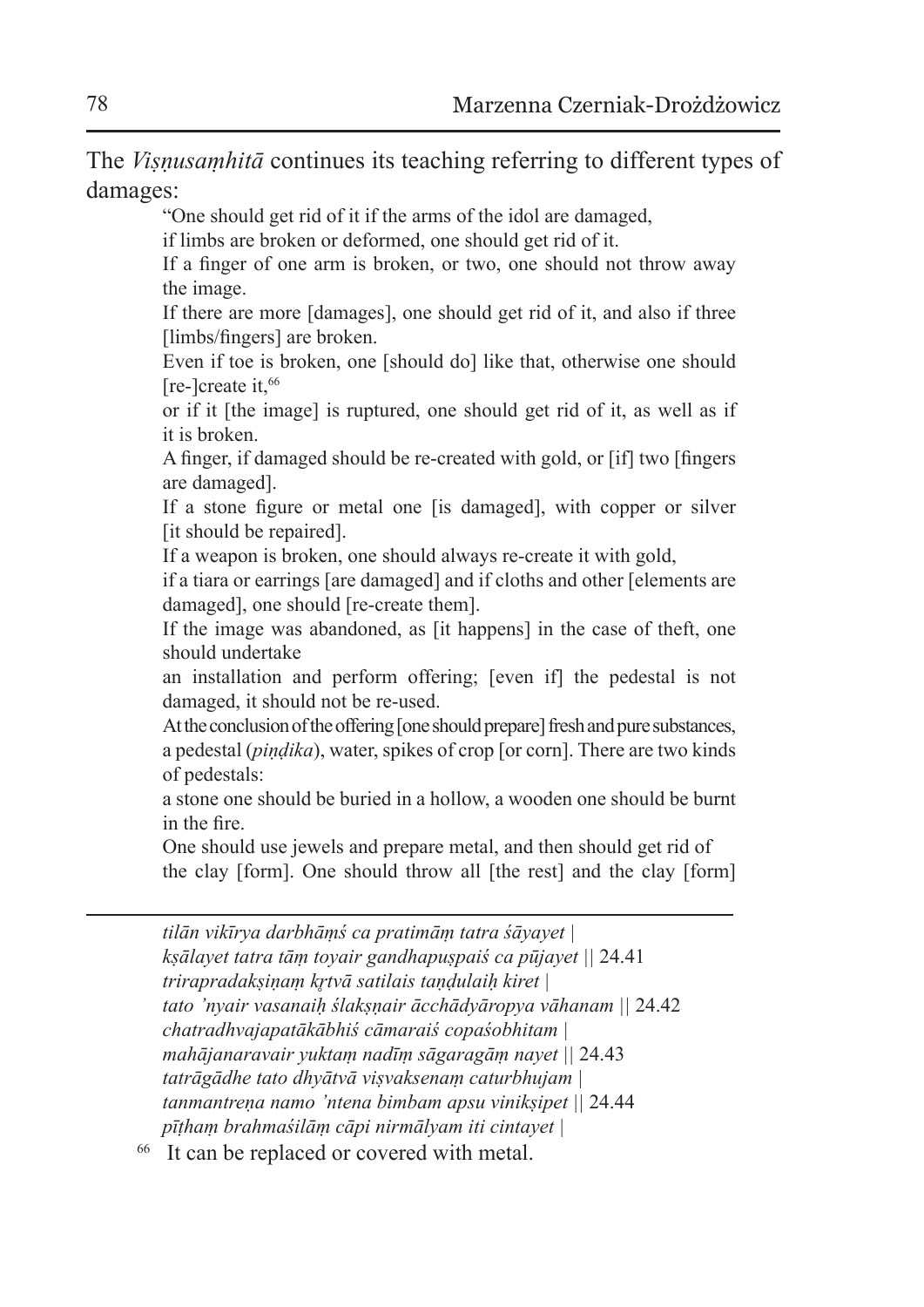into the water.

If the image of God is broken, in the place where the temple is seen one should prepare another gold image.

One should worship according to the rule a metal [image] or [that made] of jewels, which was first installed [consecrated],"67

The above presented selected descriptions of the renovation of images and temples are usually detailed, though devoid of all technicalities connected with the production of the material objects, which is the domain of technical manuals on art and architecture. The thorough treatment of the topic indicates the importance and value of the acts which are connected with the re-creation of material objects but at the same time have a religious and ritualistic dimension. Therefore, similarly as in the case of the first installation and consecration ceremonies, they cannot be neglected and executed cursory and by those who are not properly prepared and entitled. The temples in which god resides and images in which he is present cannot be abandoned even if, with a passage of time, some damages should appear in them. It would be careless and dangerous to leave god's potencies in the places which do not fulfill all requirements determined by the texts, because they could get out of control of the entitled specialists and could bring disaster to the whole community related to the temple.

As observed in the above–mentioned passages from the Pāñcarātrika sources, the whole topic is usually structured according to the main issues, which are: the causes of the damage as well as of polluting, differences in the treatment of various images according to their origin and material they are created of; the ways of purifying, or, if needed, renovation or even replacement of the images. In these passages one learns also about dangers and calamities brought by particular kinds of deficiencies in images and god's abodes. Therefore, apart from

<sup>67</sup> *Viṣṇusaṃhitā* 24.61–70:

*bāhucchede parityāgaḥ pratimāyāḥ kare tathā | yasminn avayave bhagne vairūpyaṃ tatra tāṃ tyajet ||* 24.61 *yady ekakaraśākhā tu bhagnā dve vātra na tyajet | ataḥparaṃ parityāgas tricchede kauścid iṣyate ||* 24.62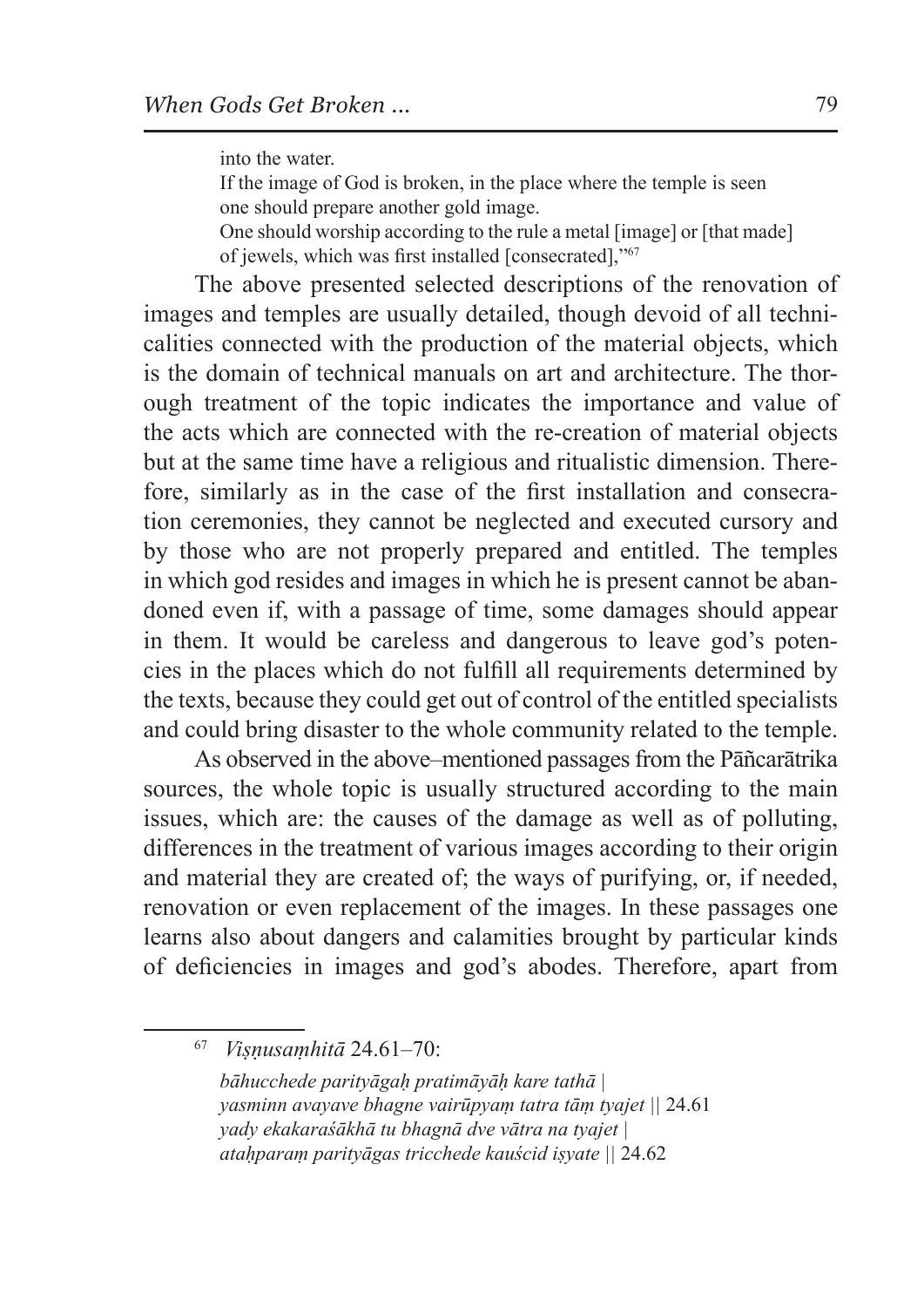technicalities connected with the replacement of one object by another, more general information concerning the religious context is provided. The topic of renovation is important from the point of view of the temple cult, and especially with regard to the specific way of treating god's images in the Tantric traditions, among them Pāñcarātra. The strong belief in the real presence of god in his representations is one of the specific and crucial features which determine the peculiarity and identity of the tradition. It is Pāñcarātra, dominating the temple life of the Vaiṣṇavas in many regions of South India and especially Tamilnadu, which developed the concept of god's presence in his representations (*arcāvatāra*) and made it an indispensable element of the doctrine.68

Positioning the process of the construction and, if needed, re-construction of the temple in the context of an elaborate ritual enabling its functioning as a house of god gave this construction a special value. Supporting the physical, material installation of god's idol in the temple with additional group of elaborate ritualistic acts also underlined

> *pādaśākhāparicchede 'py evam anyatra kalpayet | sphuṭite ca parityāgo bhinne ca parikīrtitaḥ ||* 24.63 *sauvarṇīṃ sāṅguliḥ kāryā yā bhagnā dve ca te tathā | lohādau cecchilābimbe tāmreṇa rajatena vā ||* 24.64 *heticchede tu sarvatra sauvarṇaṃ tat prakalpayet | makuṭe kuṇḍale caiva vastrādiṣu ca śasyate ||* 24.65 *pratimāyāḥ parityāge corāhr̥tivad iṣyate | sthāpanaṃ pūjanaṃ cātra na grāhyaṃ pīṭham akṣatam ||* 24.66 *anuyāge navāny eva dravyāṇi śubhadāni tu | piṇḍikāpacchilādīni dvayoḥ pīṭhaṃ tu garhyate ||* 24.67 *gahane nikhanecchailaṃ dāravaṃ vahninā dahet | dadyād ratnaṃ ca lohaṃ ca kuryād vidrāvya vā punaḥ ||* 24.68 *pārthivaṃ nikṣiped apsu sarvaṃ pārthivam eva vā | bhagne bimbe 'pi devasya prāsādo yatra lakṣyate ||* 24.69 *tatrāpi kārayed bimbaṃ sauvarṇam aparaṃ punaḥ | lohajaṃ ratnajaṃ vāgre sthāpitaṃ vidhinārcayet ||* 24.70

<sup>68</sup> I referred to this issue as seen in the Pāñcarātra tradition as well as the Śrīvaisnava and other Tantric traditions in my paper and article "At the crossroads of art and religion—image consecration in the Pāñcarātrika sources" (Czerniak-Drożdżowicz forthcoming).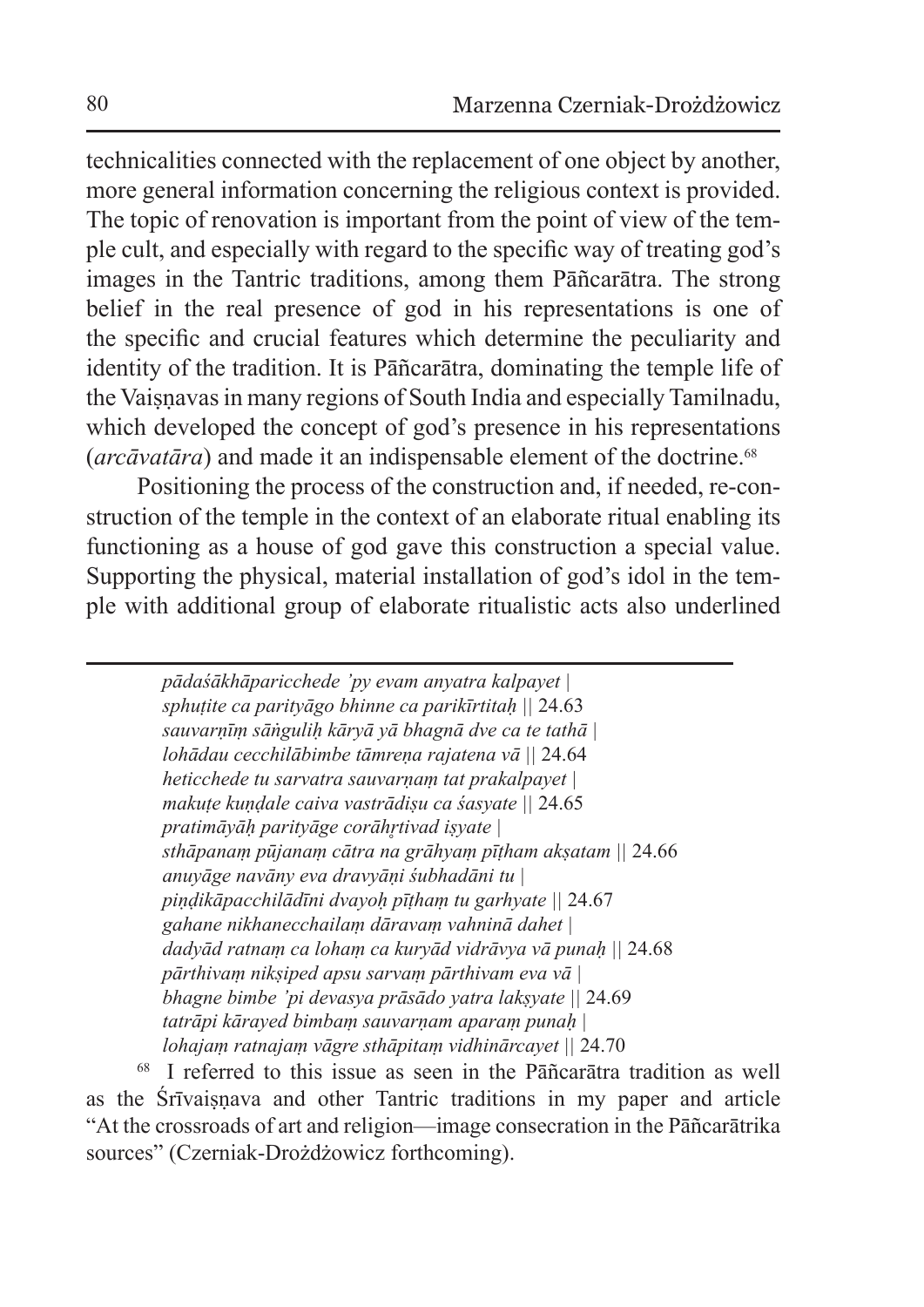the extraordinary features and uniqueness of such representation. In the case of the South Indian Vaisnava tradition, this uniqueness was understood and properly guarded by the Vaikhānasas and Pāñcarātrikas and that enabled them to establish a firm position of the officiating priests in the most of Vaisnava temples in the South of India, especially in Tamilnadu. It also helped them to face the objections<sup>69</sup> of the unquestioned orthodox Brahmanical (Smārta) communities.

The material found in the Pāñcarātrika texts is supplementary to the descriptions known from the earlier literature of the *vedāṅga, śilpa*- and *vāstuśāstra*s as well as *purāṇa*s and in the case of the centres of the Vaisnava tradition these texts were and are indispensable sources of the theoretical and practical knowledge about the treatment and management of the temple and idols, also those which got damaged or broken.<sup>70</sup>

#### **Bibliography:**

#### **Sanskrit Sources:**

*Īśvarasaṃhitā. Prativādibhayaṅkarānantācāryaiḥ saṃśodhitā.* (Śāstramuktāvalī 45). Kāñcī 1923.

<sup>69</sup> I mean here for example the issue of the authoritativeness of the Pāñcarātra, sometimes questioned by the orthodoxy. It was expressed in the discussion taking place for several centuries and having its source in the *Brahmasūtra*, then commentaries of Śaṅkara and the response in defense of the Pāñcarāra which can be found in the works of Yāmunācārya, Rāmānuja and Vedānta Deśika.

<sup>70</sup> D. Smith wrote in his Foreword to the edition of the *Pāñcarātraprāsādaprasādhana* (p. XIX): "In comparing the two temple-building traditions—that of the *śilpaśāstra* technical handbooks and that of the *Pāñcarātrāgama* liturgical texts—while in the one the main attention is given over to measurements and technical directions to be used by artisans, in the other the building-activities are discussed mainly in terms of holy rituals performed by an officiating priestforeman [*ācārya*].'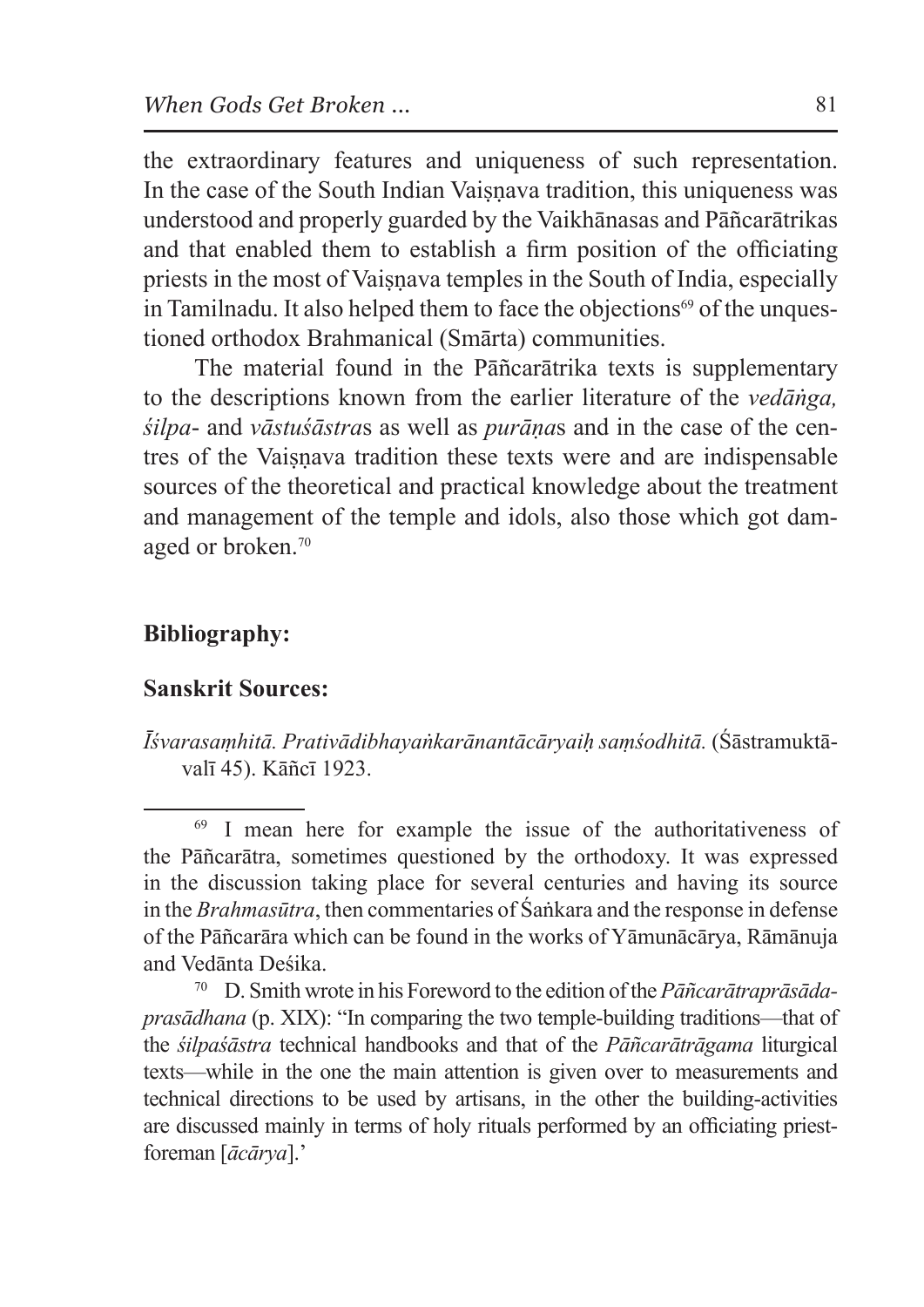- *Īśvarasaṃhitā*. Critically edited and translated in Five Volumes by Lakshmi Tathacharya. Introduction by V. Varadachari and G. C. Tripathi. Delhi: Motilal Banarsidass 2009.
- *Jayākhyasaṃhitā*. Crit. Ed. with an Introduction in Sanskrit, Indices etc. by Embar Krishnamacharya. (*Gaekwad's Oriental Series* 54). Baroda 1931.
- *Nāradīyasaṃhitā*: *Nāradīya Saṃhitā*. Ed. by Rāghava Prasāda Chaudhary. (*Kendriya Sanskrita Vidyapeetha Series* 15). Tirupati 1971.
- *Pādmasaṃhitā* (PādS). (Part I). Crit. Ed. by Seetha Padmanabhan and R. N. Sampath. (Part II). Crit. Ed. by Seetha Padmanabhan and V. Varadachari. Madras: Pāñcarātra Pariśodhana Pariṣad 1974, 1982.
- *Pāñcarātraprāsādaprasādhanam, Chapters 1–10, the kriyāpāda, Pādmasaṃhitā*. Ed. and annotated by H. D. Smith, with an Introduction in Sanskrit by Śrī T. S. M. Varadarājabhattar, Chief-Arcaka, Śrī Varadarājaswamy Temple. Kāñcīpuram. Madras 1963.
- *Paramasaṃhitā [of the Pāñcharātra].* Ed. and Translated into English with an Introduction by S. Krishnaswami Aiyangar. (*Gaekwad's Oriental Series* 86). Baroda 1940.
- *Paramasaṃhitā*. Ms 62.045 (10.G.27). Theosophical Society, Adyar.
- *Pārameśvarasaṃhitā*: *Śrīpāñarātrāntargatā Śrīpārameśvarasaṃhitā*. Śrī Govindācāryaih samskrtā. Śrīraṅgam 1953.
- *Pauṣkarasaṃhitā*: *Pauṣkara-Saṃhitā*. Vol. 1 Critically ed. by Prabhakar Pandurang Apte. (*Rashtriya Sanskrit Vidyapeetha*, *Tirupati Series* 54) Tirupati 1991; Vol. 2 Critically ed. and translated into English by Prabhakar Pandurang Apte. Tirupati 2006.
- *Sātvatasaṃhitā*: *Sātvata-Saṃhitā*. With Comment[a]ry by Alaśiṅga Bhaṭṭa. Foreword by Gaurinath Sastri. Ed. by Vraja Vallabha Dwivedi. (*Library Rare Texts Publication Series* 6). Varanasi 1982.
- *Śrīpraśnasaṃhitā*: *Śrīpraśna Samhitā*. Ed. by Seetha Padmanabhan with the Foreword of V. Raghavan. (*Kendriya Sanskrit Vidyapeetha Series 12*). Tirupati 1969.
- *Viṣṇusaṃhitā* . Ed. by M. M. Gaṇapati Sāstrī with an Elaborate Introduction by N. P. Unni. (*Trivandrum Sanskrit Series* 85). Revised & Enlarged Edition. Delhi 1991.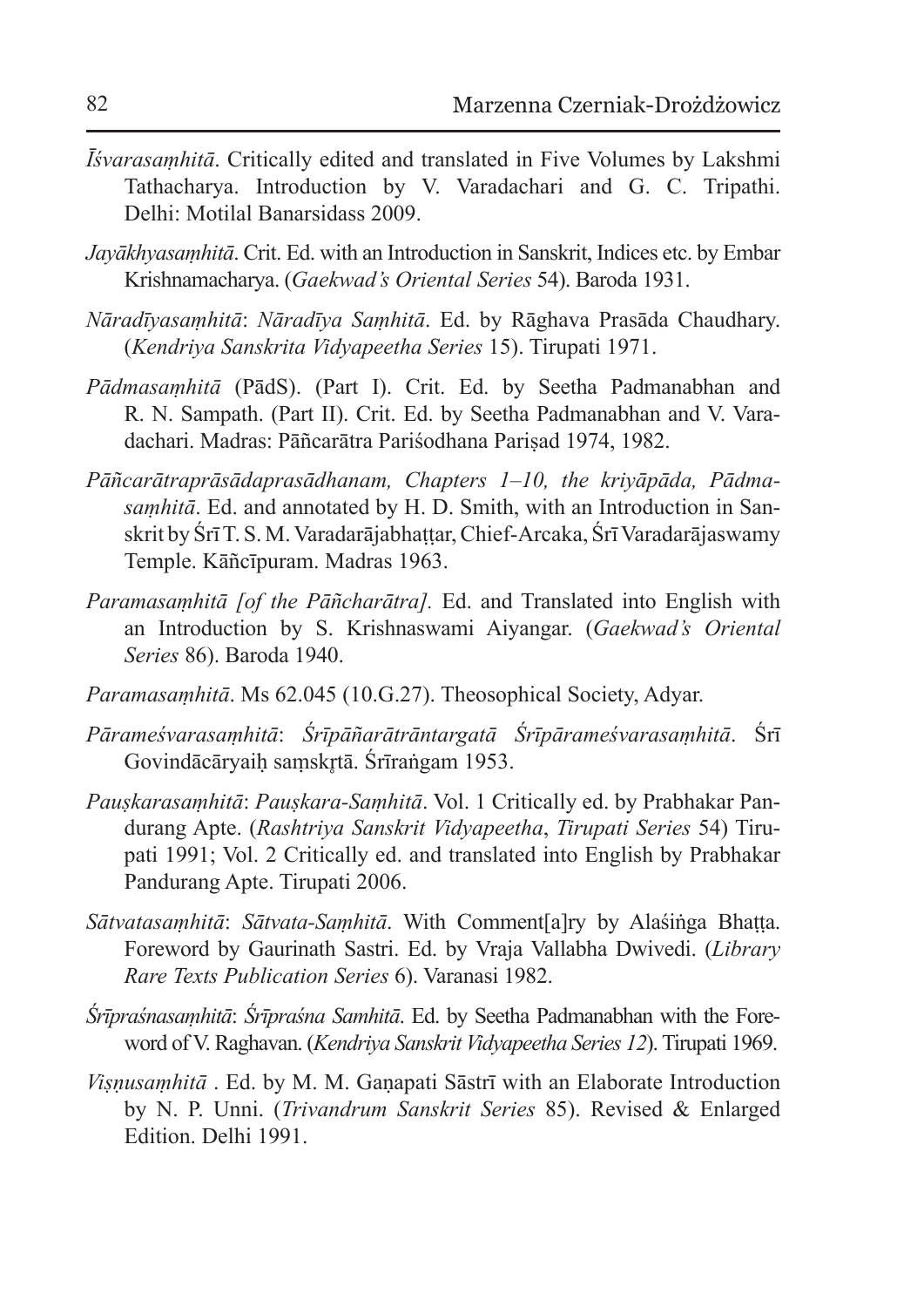*Viṣvaksenasaṃhitā*: *Viṣvaksena Saṃhitā*. Crit. ed. by Laksmi Narasimha Bhatta. (*Kendriya Sanskrita Vidyapeetha Series* 17). Tirupati 1972.

#### **Secondary sources:**

- Bhatta, L., K. H. Puranik and H. Rangarajan. 2005. *Āgama Suṣamā. Glimpses of the National Seminar on Āgamas*. Tirupati: Rashtriya Sanskrit Vidyapeetha.
- Banerjea, J. N. 2002. *The Development of Hindu Iconography*. New Delhi: Munshiram Manoharlal. (Fifth edition).
- Bhattacharya, N. S. P. 2005. Consecration of different deities based on Śrī Vaikhānasa Āgama. In: L. Bhatta, K. H. Puranik and H. Rangarajan. 2005. *Āgama Suṣamā. Glimpses of the National Seminar on Āgamas*. Tirupati: Rashtriya Sanskrit Vidyapeetha: 83–98.
- Branfoot, C. 2013. Remaking the past: Tamil sacred landscape and temple renovations. In: *Bulletin of the School of Oriental and African Studies*. University of London vol. 76 no 1: 21–47.
- Brunner-Lachaux, H. 1963–1998. *Somaśambhupaddhati. Texte, Traduction et Notes*. 4 vols. (*PIFI* 25.1–4). Pondicherry.
- Colas, G. 1986. *Le Temple selon Marīci*. Pondichery: Publications de l'Institut Français d'Inologie.
- Colas, G. 1996. *Viṣṇu, ses images et ses feux. Les métamorphoses du dieu chez les vaikhānasa*. Paris: Presses de l'École française d'Extrême Orient.
- Czerniak-Drożdżowicz, M. 2003. *Pāñcarātra Scripture in the Process of Change. A Study of the Paramasaṃhitā*. Publications of The De Nobili Research Library. Ed. Gerhard Obrehammer and Utz Podzeit. Vol. XXXI. Vienna.
- Czerniak-Drożdżowicz, M. 2007. Review article: S. Einoo and J. Takashima (Eds): *From Material to Deity. Indian Rituals of Consecration.* Japanese Studies on South Asia nr 4. New Delhi, Manohar Publishers 2005. In: *Indo-Iranian Journal*. Groningen. Vol. 50, issue 3: 297-303
- Czerniak-Drożdżowicz, M. 2008. *Studia nad pańćaratrą*. *Tradycja i współczesność*. Kraków: WUJ.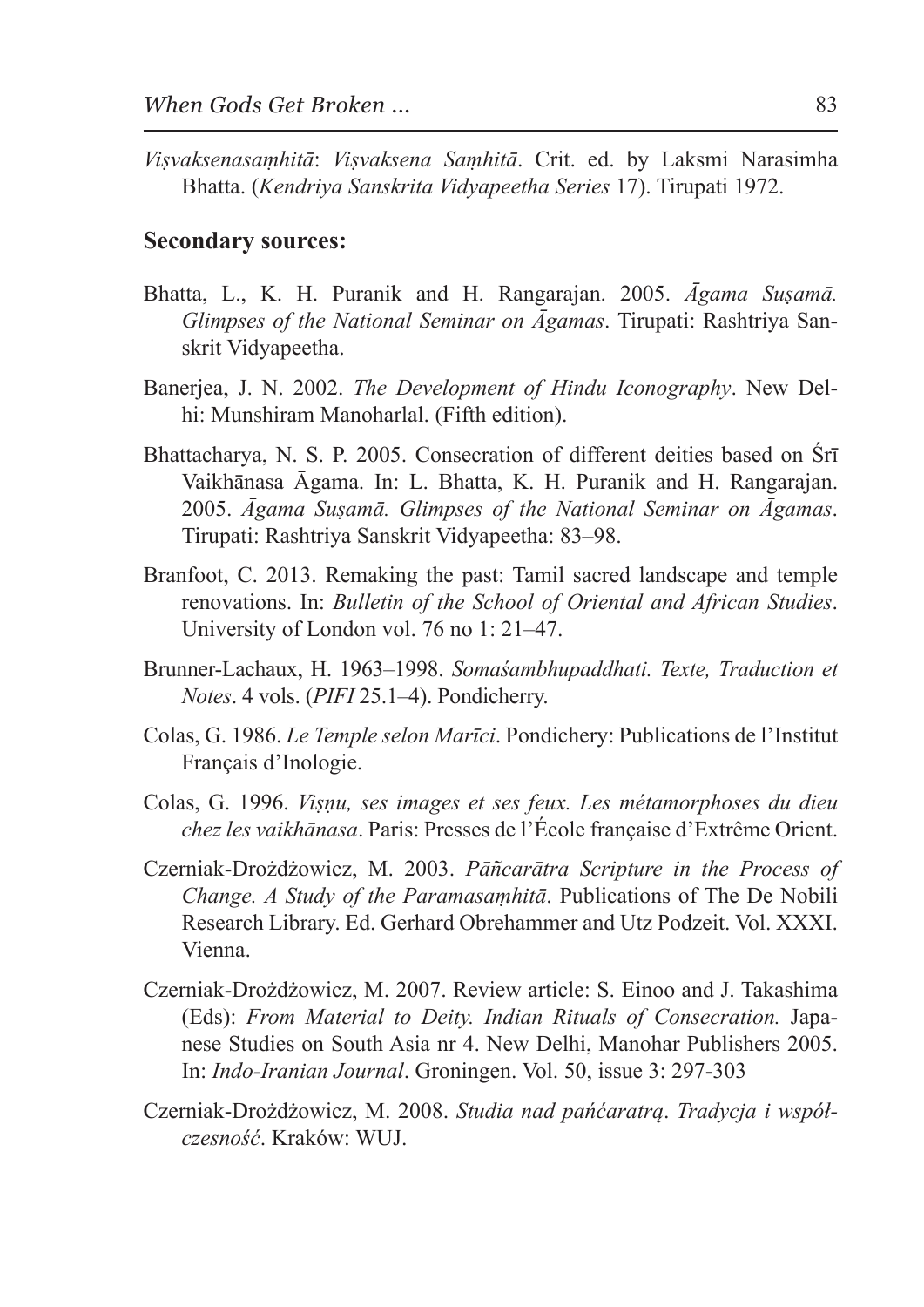- Czerniak-Drożdżowicz, M. 2011. *Studia nad pańćaratrą, Część II*. *W poszukiwaniu tożsamości*. Kraków: WUJ.
- Czerniak-Drożdżowicz, M. 2013. The *Pratiṣṭhā* Ceremony (Installation of an Idol) in Some Pāñcarātrika Sources. In: D. Stasik and A. Trynkowska (Eds). *CEENIS Current Research Series* vol. 1. Warsaw: Dom Wydawniczy Elipsa: 149–157.
- Czerniak-Drożdżowicz, M. forthcoming. At the crossroad of art and religion—image consecration in the Pāñcarātrika sources. Paper presented at the International Seminar *Consecration Rituals in South Asia*. Department of Archaeology and Religious Studies, Norwegian University of Science and Technology, Trondheim, Norway, 18.10.2012–20.10.2012.
- Dagens, B. 1995. *Mayamata. An Indian Treatise on Housing Architecture and Iconography*. English translation. New Delhi: Sitaram Bhartia Institute of Science and Research.
- Davis, R. H. 1999. *Lives of Indian images*. Princeton University Press.
- Davis, R. H. 2000. *Ritual in an Oscillating Universe*. *Worshiping Śiva in Medieval India.* Delhi: Motilal Banarsidass Publishers.
- Einoo, S. 2005. Notes on the Installation Ceremonies described in the *Gr̥hyapariśiṣṭa*s. In: S. Einoo and J. Takashima (Eds). *From Material to Deity. Indian Rituals of Consecration*. New Delhi: Manohar Publishers:  $95-113$ .
- Einoo, S. and J. Takashima (Eds). 2005. *From Material to Deity. Indian Rituals of Consecration*. New Delhi: Manohar Publishers.
- Fuller, C. J. 2004. The renovation ritual in a south Indian temple: the 1995 *kumbhābhiṣeka* in the Minākṣī temple, Madurai. *Bulletin of the School of Oriental and African Studies*, 67 (1): 40–63.
- Hikita, H. 2005. Consecration of Divine Images in the Temple. In: S. Einoo and J. Takashima (Eds). *From Material to Deity. Indian Rituals of Consecration.* New Delhi: Manohar Publishers: 143–197.
- Narasimhan, L. K. K. C. 2005. Renovation and Consecration of Temples and Icons (*Jīrṇoddhāraṇa/Navīkaraṇa*). In: L. Bhatta, K. H. Puranik and H. Rangarajan. 2005. *Āgama Suṣamā. Glimpses of the National Seminar on Āgamas*. Tirupati: Rashtriya Sanskrit Vidyapeetha: 202–216.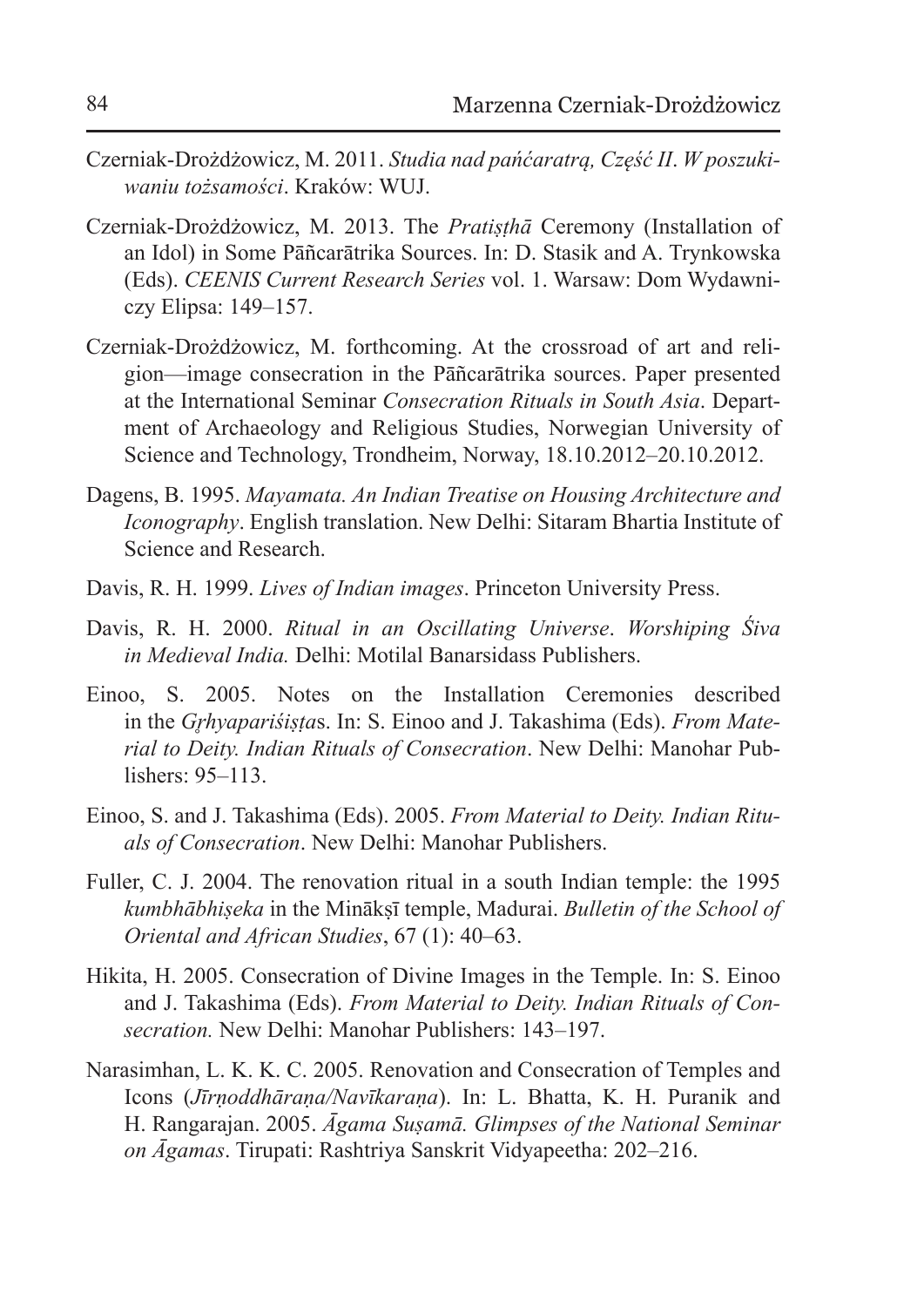- Narayanan, V. 1984. *Arcāvatāra*: On Earth as He Is in Heaven. In: J. P. Waghorne and N. Cutler (Eds). *Gods of Flesh, Gods of Stone. The Embodiment of Divinity in India*. Chambersburg: Columbia University Press: 53–66.
- Nayar, N. A. 1992. *Poetry as Theology. The Śrīvaiṣṇava Stotra in the Age of Rāmānuja*. Wiesbaden: Otto Harrassowitz.
- Rama Bai, E. R. 2005. A Few Technical Aspects in Vaisnava Āgamas. In: L. Bhatta, K. H. Puranik and H. Rangarajan. 2005. *Āgama Suṣamā. Glimpses of the National Seminar on Āgamas*. Tirupati: Rashtriya Sanskrit Vidyapeetha: 217–234*.*
- Rospatt von, A. 2013. Buddhist strategies of keeping its sacred images and shrines alive: the example of Svayambhu - caitya of Kathmandu. In: D. Park, K. Wangmo, Sh. Cather (Eds). *Art of Merit: Studies in buddhist Art and its Conservation.* London: Courtauld Institute of Art: 275-285.
- Sarma, S. A. S. forthcoming. *'Re-installation' of idols replacing damaged ones, with special referenece to the ritual literature of Kerala*. Paper presented at the International Seminar Consecration Rituals in South Asia. Department of Archaeology and Religious Studies, Norwegian University of Science and Technology, Trondheim, Norway, 18.10.2012–20.10.2012.
- Smith, D. H. 1963. See *Pāñcarātraprāsādaprasādhanam*.
- Smith, D. H. and K. K. A. Venkatachari. 1969. *A Sourcebook of Vaiṣṇava Iconography according to pāñcarātrāgama texts*. Madras: Pāñcarātra Pariśodhana Parisad.
- Sthapati, V. G. 2002. *Indian Sculpture and Iconography. Forms and Measurements*. English rendering by Sashikala Ananth. Pondicherry: Sri Aurobindo Society.
- TAK = *Tāntrikābhidhānakośa, A Dictionary of Technical Terms from Hindu Tantric Literature*. H. Brunner, G. Oberhammer and A. Padoux (Eds). Vol. I. Wien 2000, vol. II Wien 2003, D. Goodall, M. Rastelli (Eds), vol. III Wien 2013: Verlag der Österreichischen Akademie der Wissenschaften.
- Takashima, J. 2005. *Pratiṣṭhā* in the Śaiva Āgamas. In: S. Einoo and J. Takashima (Eds). *From Material to Deity. Indian Rituals of Consecration.* New Delhi: Manohar Publishers: 115–143.